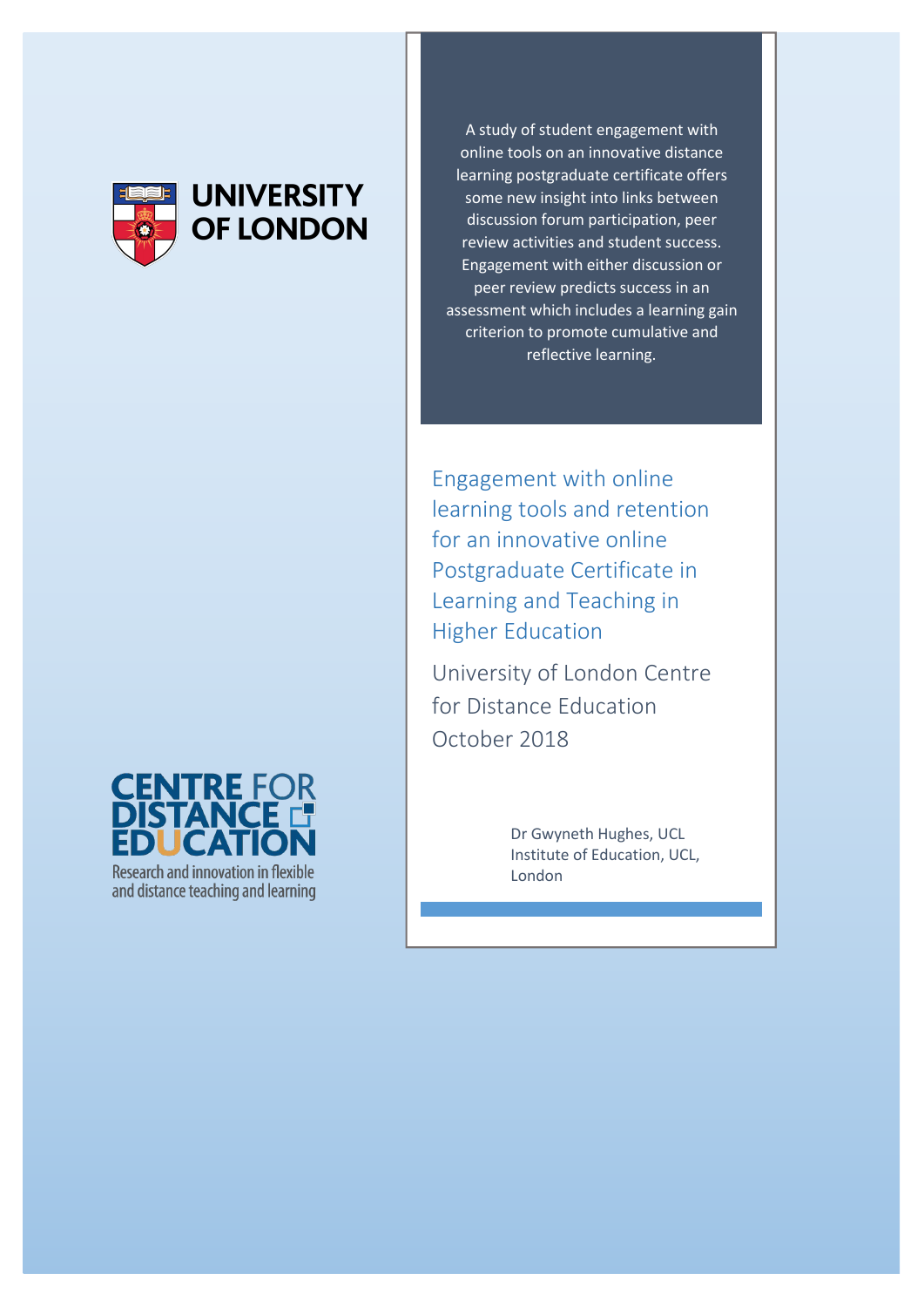# Contents

| $\mathbf{1}$ . |                                                                                              |  |
|----------------|----------------------------------------------------------------------------------------------|--|
| 2.             |                                                                                              |  |
|                |                                                                                              |  |
|                |                                                                                              |  |
|                |                                                                                              |  |
|                | Final assessment includes ipsative criterion requiring students to provide evidence of their |  |
| 3.             |                                                                                              |  |
|                |                                                                                              |  |
|                |                                                                                              |  |
|                |                                                                                              |  |
| 4.             |                                                                                              |  |
|                |                                                                                              |  |
|                |                                                                                              |  |
|                |                                                                                              |  |
|                |                                                                                              |  |
|                |                                                                                              |  |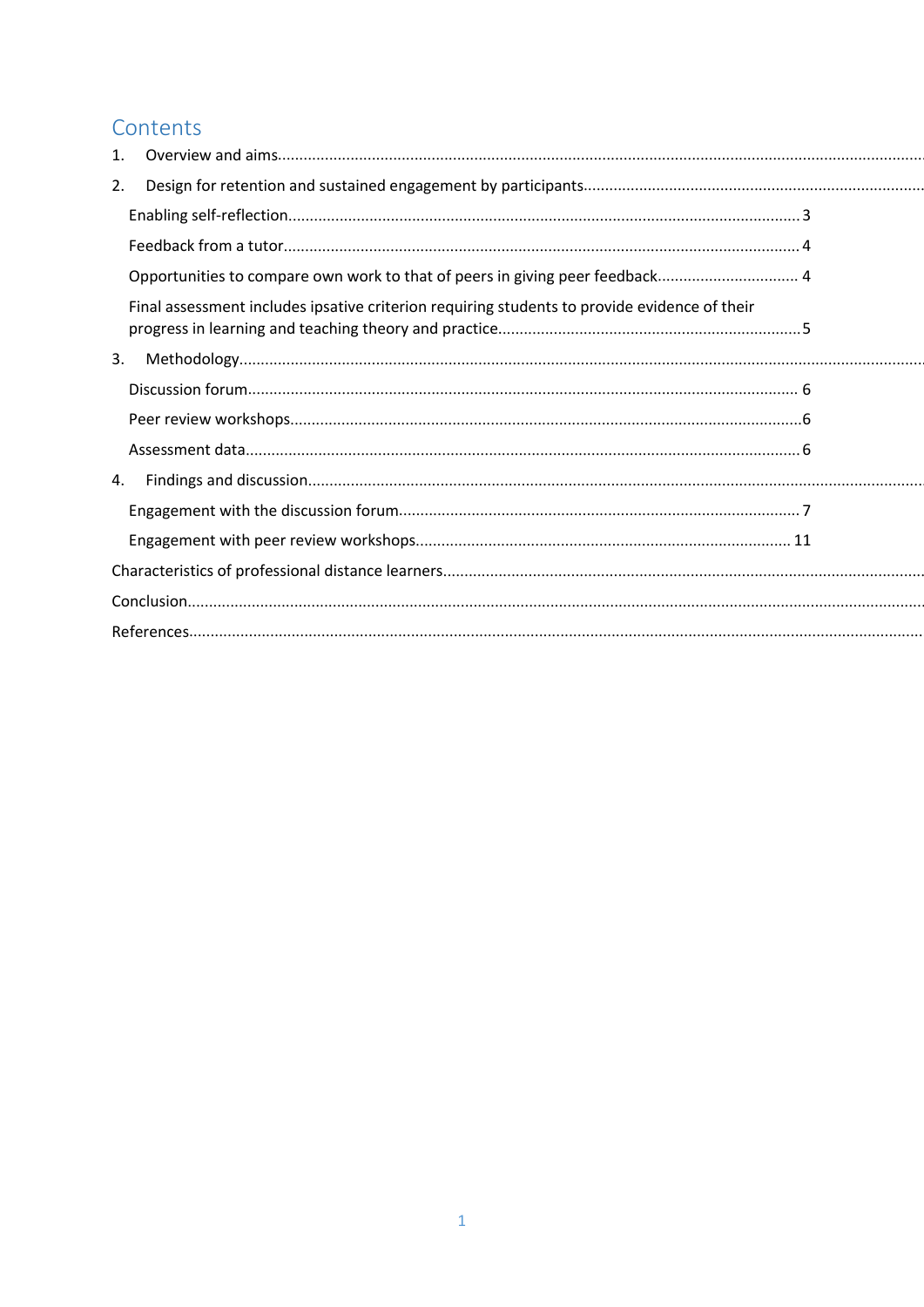### <span id="page-2-0"></span>1. Overview and aims

#### **Context and Rationale**

The University of London Worldwide has developed a model for online distance learning known as 'Track C'. This approach makes use of online tools to promote student engagement and enable tracking. With a remit to address staff expertise in online distance learning and face to face teaching, a new online Postgraduate Certificate (PgCert.) in Learning and Teaching in Higher Education has been designed by team of colleagues from the Centre for Distance Education with the aim of providing professional development. The target audience for the programme includes tutors working in the 100 + Teaching Centres worldwide, academic staff working in the University of London Member Institutions and colleagues teaching in Higher Education more widely. The PgCert. follows the Track C model and was designed to present good pedagogic practice for face to face as well as effective use of online tools. The design of the programme includes aspects of distance online learning that encourage retention such as regular tutor support, clear structure, discussion with peers, reflection and tracking of progress and digital videos (Doig and Hogg, 2013). The PgCert. consists of two 30 credit modules.

The initial module *Supporting, Learning, Teachings and Assessment*, was piloted with a small group of 22 higher education staff. The module was designed to support both reflection on learning and peer engagement. In the module, learners are prompted to write about their current teaching practice and ways in which they can develop their practice in a reflective journal which they complete throughout the module. A mid-point assessment ensures that students have tutor feedback on reflective writing, as this might be a difficult concept for some. For peer interaction, the module offers four evenly spread peer review activities, as well as opportunities for presenting and discussing ideas with peers in a weekly topic discussion forum.

Assessment is key to retention but students may not know that they are not making sufficient progress until they received a poor mark or grade and it is too late to take action. Early intervention and feedback can help students with their learning but for many students feedback on a poor performance can be demoralising and they do not respond appropriately (Hughes 2014). However, there is evidence that students are motivated by ipsative feedback, which informs them of the progress or personal learning gain they are making, and helps them identify areas that need attention (Hughes 2017). Such feedback could improve student attainment and help with retention and progression. However, progress in response to feedback needs to be captured and made explicit otherwise learners may not be aware that they are (or are not) making the personal learning gains that will enable them to succeed in the summative assessment (Hughes 2017).

Therefore, the module assessment design aimed to encourage students to gather material for their assessment from the start with an emphasis on rewarding progression as well as outcomes by including an ipsative component in summative assessment. The final summative assessment – a portfolio of development and achievement in teaching theory and practice - explicitly rewards awareness of personal learning gain by including the ipsative (learning gain) marking criterion:

*4. Evidence of development of own ideas, values and approaches in relation to critical analysis of effectiveness in teaching and learning including within their own discipline.*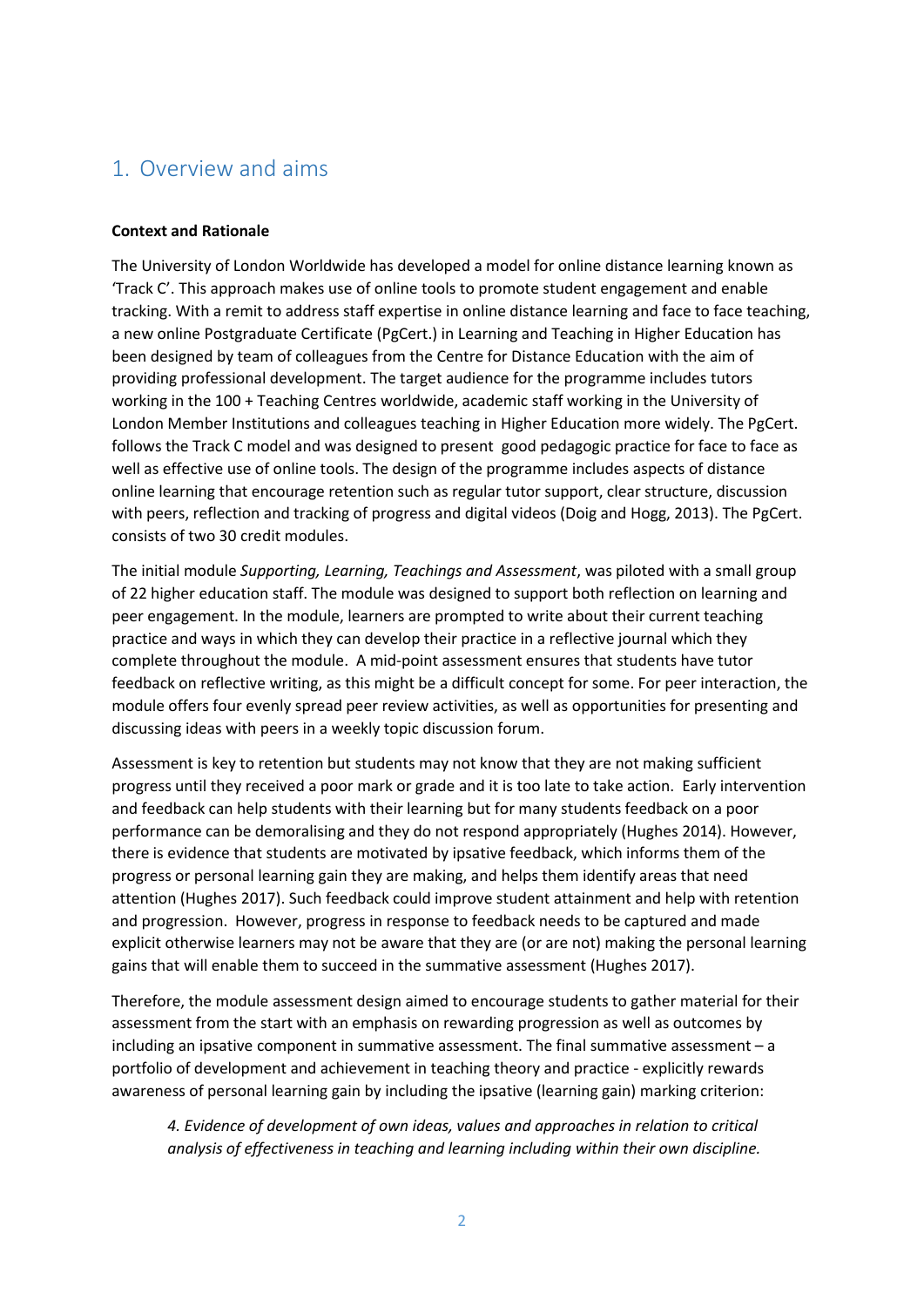The online tools, such as reflective journal, peer feedback workshops, discussion activity are learning gain enablers and aim to help students meet this criterion through self-critique and reflection on their own learning as well as the learning of peers.

#### **Aims and research questions**

Christine Thuranira-McKeever and Jon Gregson have undertaken a report for the CDE on the impact of engagement with online tools in track C on the student experience and this study complements their work. They found that students on the programmes they studied tended to use the online tools for their assignment at the end of the module. However, this might be too late for some who find there is not enough time to act before the deadline.

The study presented in this report explores how online tools in a context of ipsative assessment influence performance and retention, and thus enable progression to the second module of the programme. Moreover, this study will provide more detail on the quality of student engagement with the discussion forum and peer review than the Thuranira-McKeever and Gregson report.

Key research questions are:

- 1. What is the relationship between the quality of engagement with online learning tools throughout the module and a) final overall attainment b) attainment in relation to criterion 4?
- 2. How far does giving feedback to and receiving feedback from peers influence attainment in the two assessments?

After exploring the pedagogic rationale for the module design in more detail, this report will outline the learning analytics and qualitative mixed methods approach and present findings which indicate that the relationship between student engagement with online tools and student success is a complex one. The report concludes with some emerging different typologies of online student and will argue that structured peer review is very valuable for professional distance learners- more so than participating in a discussion forum.

# <span id="page-3-0"></span>2. Design for retention and sustained engagement by participants

It has long been agreed that retention in online courses requires online interaction (Macdonald, 2001). The PgCert. has been designed to maximise student engagement online to support retention and to model good practice to these participants many of whom will be online tutors and/or designers of distance learning. The design of the module went beyond the basic design of online distance courses and as well as providing the usual videos, discussion opportunities and regular support, the module drew on pedagogic principles of developing self-reflection and self-regulation. The design included a reflective journal, receipt of peer and tutor feedback, giving peer feedback and finally alignment with an ipsative assessment criterion. These will be discussed in more detail next.

### <span id="page-3-1"></span>Enabling Self-reflection through a reflective journal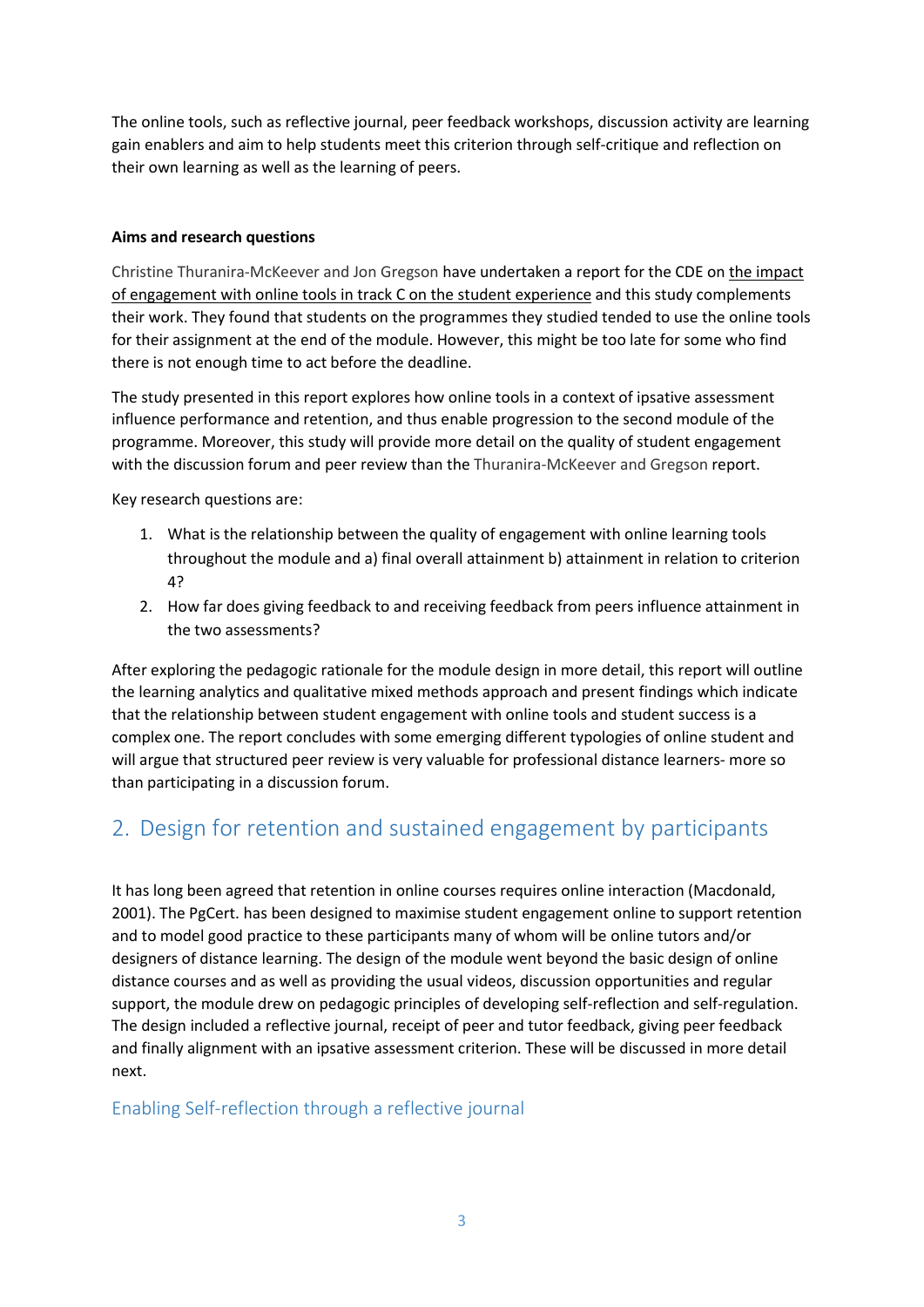Reflection on practice is common in professional learning such as in medicine and education often drawing on the ideas of Schön (1991). One method for encouraging students to formally reflection on their practice is to invite them to complete reflective journals throughout the course and indeed to continue to do so as maturing practitioners.

The module in this study encouraged learners to write in a private 'capture your thoughts' notebook and a reflective journal throughout. Students were also invited to present their thoughts publically and self-critique in a weekly discussion forum.

Although Schön has argued that practitioners reflect all the time, there is always a concern that learners might not take up opportunities to reflect critically and systematically especially if reflection is a new idea for them and self-critique is challenging (Boud, 1995; Hughes, 2009).

The ipsative assessment criterion (Hughes, 2017, 2014) aimed to encourage engagement throughout so that learners would build their material for the assignment from the start of the module and not leave all the writing until near the end.

#### <span id="page-4-0"></span>Feedback from a tutor

It has long been argued that early formative feedback helps students improve their work (Black & Wiliam, 2009) if the feedback is future orientated, and can be applied in a subsequent assignment (Hattie & Timperley 2007).

The module had an early piece of assessment that is both summative and formative and provides students with early feedback on their ability to reflect on their practice. The assessment is a reflection on practice in online learning. Students also had opportunities to benefit tutor feedback in the weekly discussion forum.

#### <span id="page-4-1"></span>Opportunities to compare own work to that of peers in giving peer feedback

Effective feedback is defined by Molloy and Boud (2013) as enabling students actively to compare their work with the expected standards and criteria and not passively 'receive' feedback. Peer review can provide a useful mechanism for engaging students in feedback practice and Nicol Thomson and Breslin (2013) have argued that peer review enables students to see problems in the work of others that they might not see immediately in their own work. Thus, giving a peer feedback may be more beneficial than receiving peer feedback. Being active in a feedback dialogue with peers also helps students understand assessment criteria and standards so that they can undertake self review and self-critique and become less dependent on tutor feedback and instruction (Nicol and Macfarlane-Dick, 2006).

Systematic peer review workshops were presented to students four times across the module. These workshops were managed in the Virtual Learning Environment (VLE). There was an initial phase where students submit a piece of work for peer review. After a week, the system switched to peer review and students were allocated two others to review at random (see appendix 1 for a screenshot). There was no marking involved although that option is a possibility. After the first peer review workshop, the tutor posted some exemplars of feedback to help students who were unsure about peer review, although this was not a pre-planned intervention as part of the module design.

In the module, there were also opportunities for peer discussion and feedback in the weekly forum.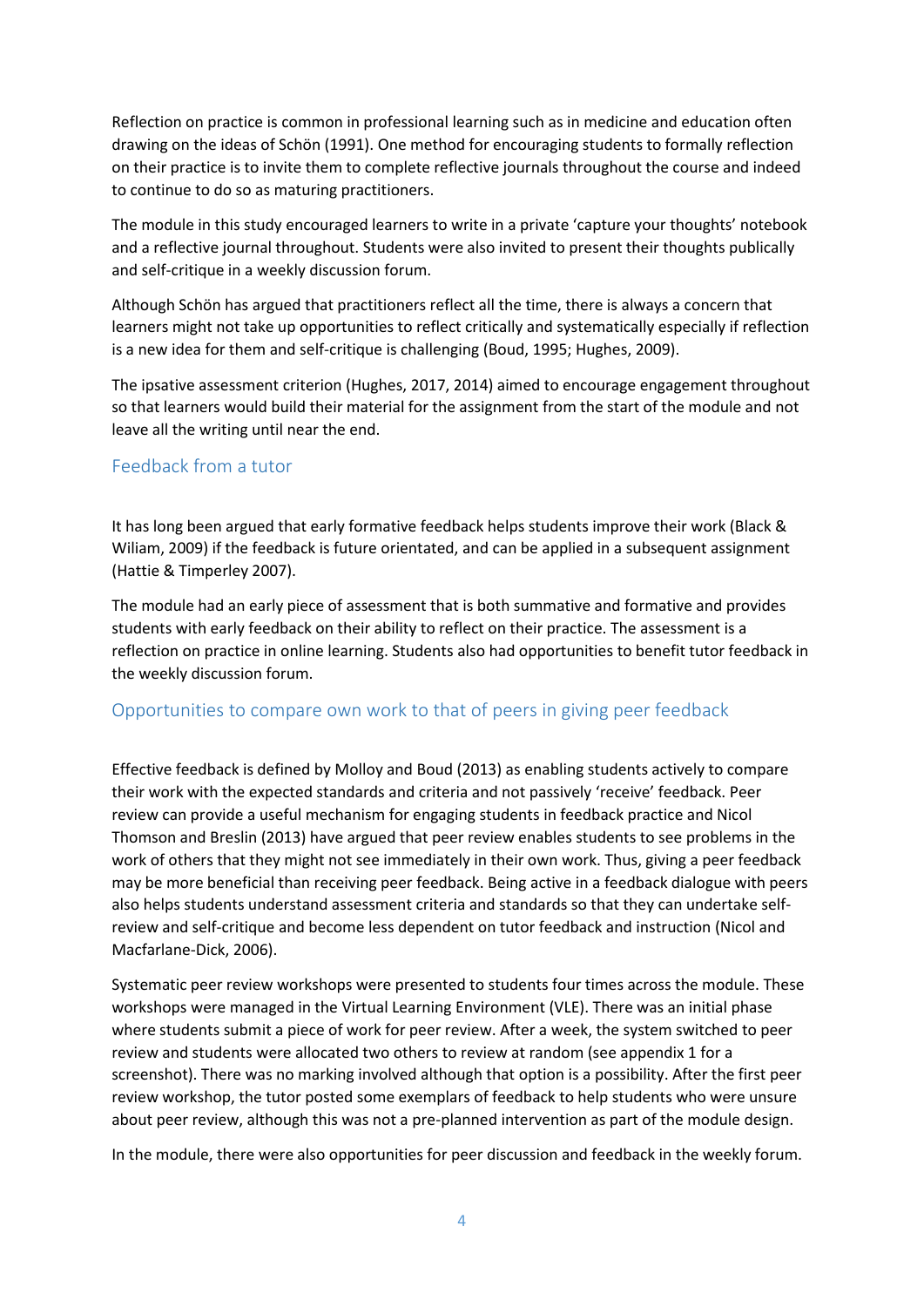### <span id="page-5-0"></span>Final assessment includes ipsative criterion requiring students to provide evidence of their progress.

The ipsative marking criterion mentioned earlier was part of a standard criteria-referenced assessment. It aimed to be a catalyst for student reflection and engagement from the start of the module. Arum and Roksa (2011) in the US have used a large-scale test of learning at university to suggest that spending time on task-both reading and writing -produces learning gain. It was hoped that the learning gain criterion would encourage students to spend time on task repeatedly to demonstrate their progress in learning and teaching theory and practice.

Hughes (2017) has argued that such ipsative assessment requires:

- Clarity over teaching skills/attributes under development so progress can be judged
- Clear recording and assessment of teaching skills/attributes
- Support for students particularly those struggling (from peers and/or tutor)

The module address these to some extent. The module content made the expected teaching skills clear, although there could be some variation in what counts as good teaching between disciplines, institutions and participant prior teaching experience. Recording of development occurred through the online tools mentioned: ongoing discussion forum, continuous reflective journal and early peer review workshops and there is potential here for support from others and self-assessment. However, although the programme design encouraged ipsative self-assessment, the extent to which students engaged with the activities will likely influence their self-judgements and reflections. It is also possible that some students will perform well without engaging, or that students who do engage will fail, because there are external factors at play such as previous experience and personal and/or work commitments.

# <span id="page-5-1"></span>3. Methodology

This is an evaluation study using a combination of data analytics collected from the system and a researcher's judgement about the quality of online learning with peers. Students were informed that the evaluation of use of online tools was being conducted by a member of the design team who was not the module tutor or assessor. Anonymity in the analysis and in the reporting was assured and students were assigned a random student number.

Data was available in the VLE for student use of the following online tools:

- Reflective journal and development notebook
- Self and system tracking of task completion
- Peer review workshops
- Weekly topic discussion forum
- Wiki presentations

However, not all participants used the reflective journal and there was evidence that some people downloaded a pdf file of the materials rather than working online (perhaps because of intermittent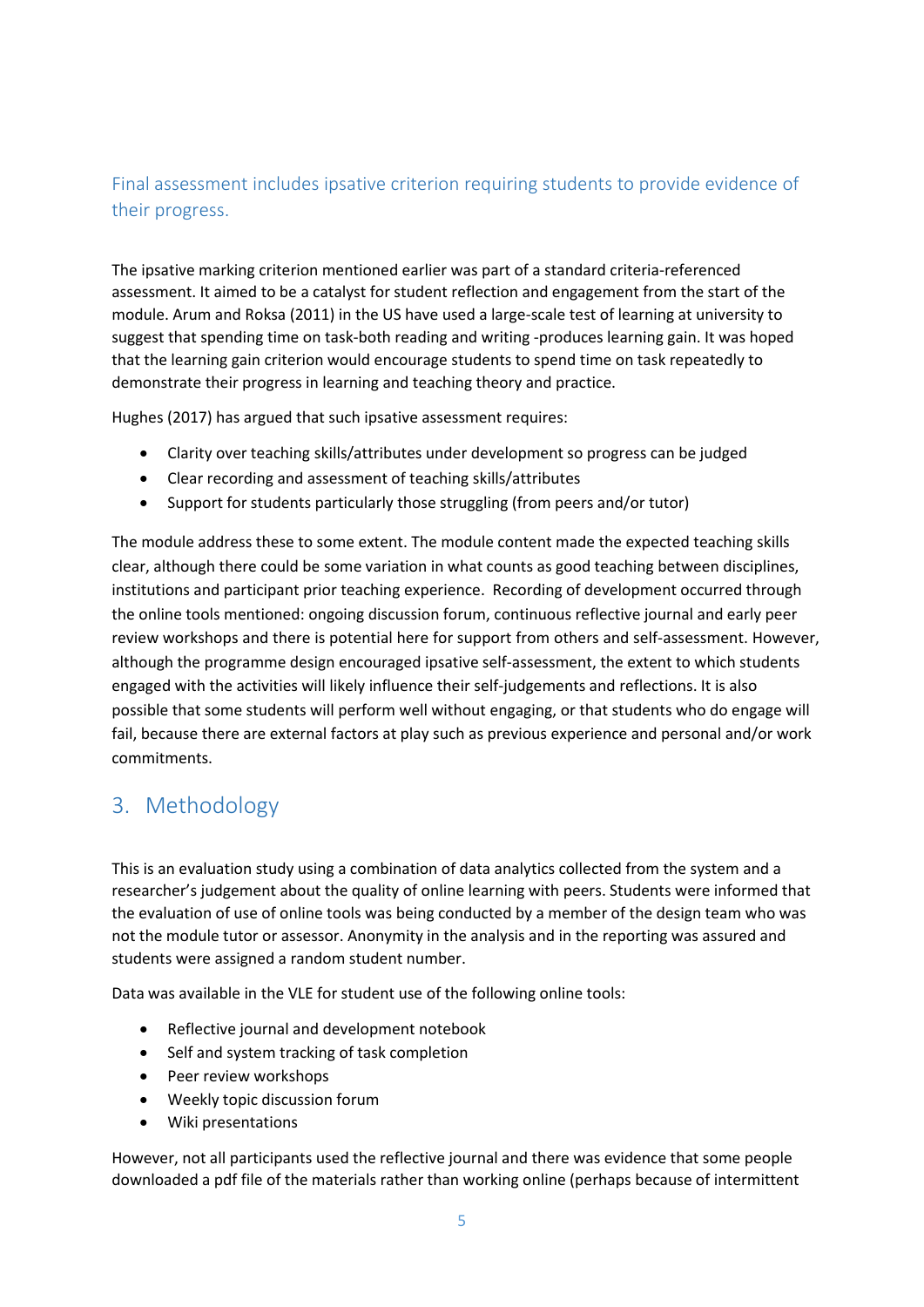internet access) and might prefer to make notes and reflections offline in ways that would not be captured in the VLE. Because of this data unreliability, the reflective journal entries were not

included in the study.<br>Self-tracking tools may be motivational, but these were easy to 'game' by ticking off an activity as completed even if it was not. Therefore, this tool was also an unreliable data source.

Wiki presentations were little used and so were not included in the study.<br>This leaves the forum posting and the peer review workshops as data sources. Assessment and feedback data was also accessible.

#### <span id="page-6-0"></span>Discussion forum postings

Overall learning engagement in forum posting was recorded by counting the total number of posts that were about the course content. Posts that were about the course practicalities or technical or social matters were excluded to measure knowledge building rather than social or accessibility matters (see Hughes 2010 for a discussion of the distinction between these functions of a discussion forum). Romero et al (2013) have suggested that participation in a content related discussion is a good predictor of student success.

#### <span id="page-6-1"></span>Peer review workshops

The peer review workshop data showed the number of workshops to which each participant had submitted. Details of the feedback given to peers could also be accessed in the VLE. The extent of taking part in the four peer review workshops was recorded as strong (3 or 4 workshops), moderate (2 workshops), weak (1 workshop), or no engagement. The quality of peer feedback given was judged according to some or all of the following criteria which were drawn out from the most comprehensive samples of peer feedback and were consistent with the programme learning outcomes:

A Describes own practice/opinions,

B Identifies good practice/analysis,

C Identifies a relevant area for action/critique of practice,

D Provides a rationale for suggested action/critique,

E Draws on theory/literature,

#### <span id="page-6-2"></span>Assessment data

Data recorded in the VLE was anonymised including:

- Interim assignment 1 mark
- Final portfolio assignment 2 mark
- Feedback on development of ideas in response to ipsative marking criterion 4.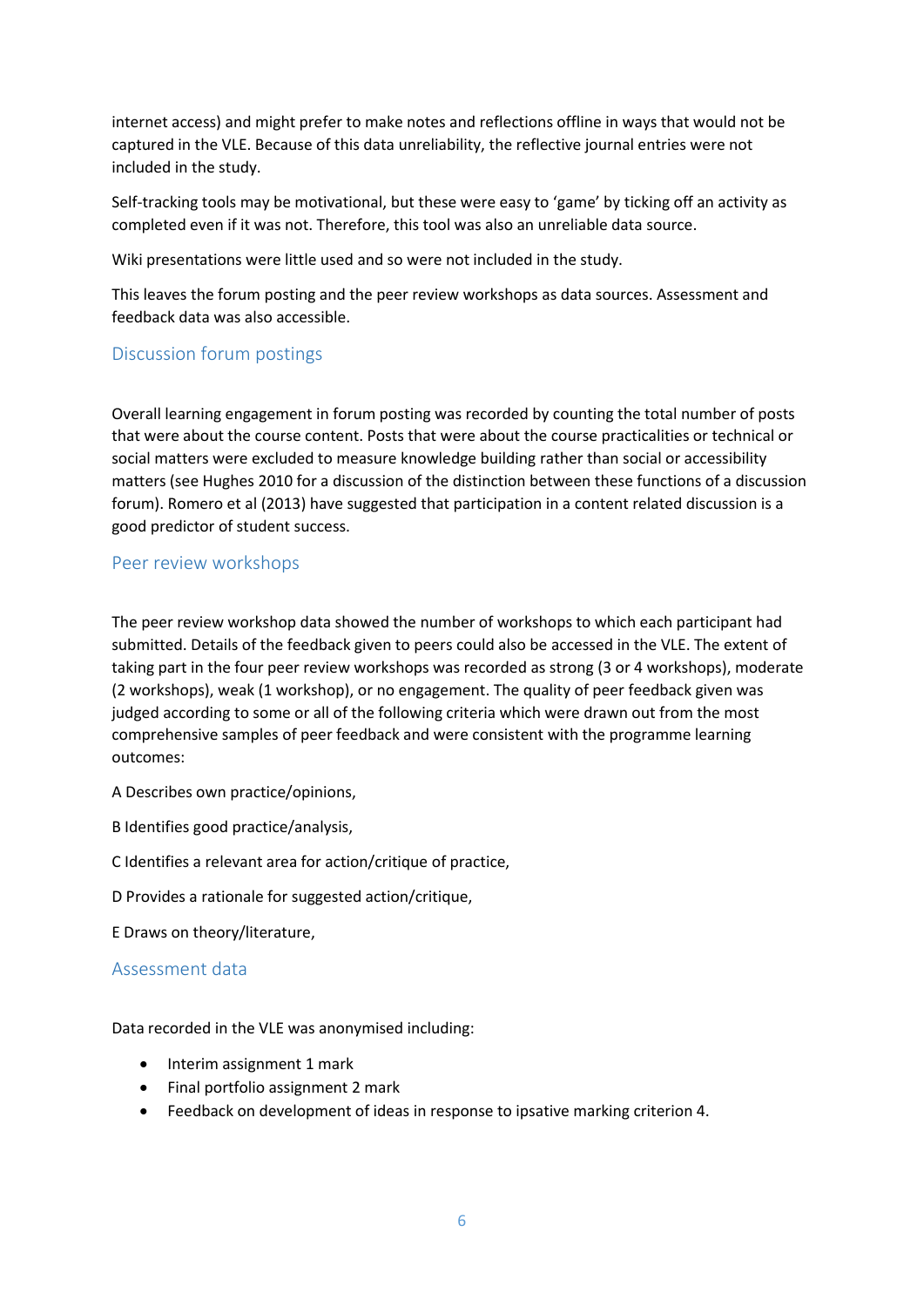This data was then matched to the individual student numbers for the other data collected on engagement. Students were divided into three categories: high achievers (both assignment marks distinctions and/or merits), moderate achievers (passes/one merit) and fails/non-completers.

### <span id="page-7-0"></span>4. Findings and discussion

A total of 22 registered students were divided into 6 high achievers, 7 moderate achievers and 9 low achievers. Engagement with the discussion forum was explored first as this is often considered to be a good predictor of student outcomes. This data was then combined with the engagement with peer review workshop data and the results we shall see give a much fuller picture.

#### <span id="page-7-1"></span>Engagement with the discussion forum

Engagement with the discussion forum did not predict outcomes for high achievers. Although students 1 and 9 had high posting of messages (36 and 23 postings) the other four high achievers exhibited a moderate (11 or 9) or a low number of posts (6 or 4 posts). See table 1.

With moderate achievers, the number of postings again does not predict achievement again as most had low numbers of posts. There were, however, three students with relatively high postings (32, 12 and 12 posts) and these three did perform well (merit) on the first assignments. See Table 2.

All nine non-submitters or fails had very low or no postings as expected. Four of the five students that engaged minimally with the discussions submitted one assignment or withdrew, and these students may resubmit and pass in future. See table 3. Thus, low posting might provide a warning for poor outcomes, but as we can see above students with low engagement can also succeed.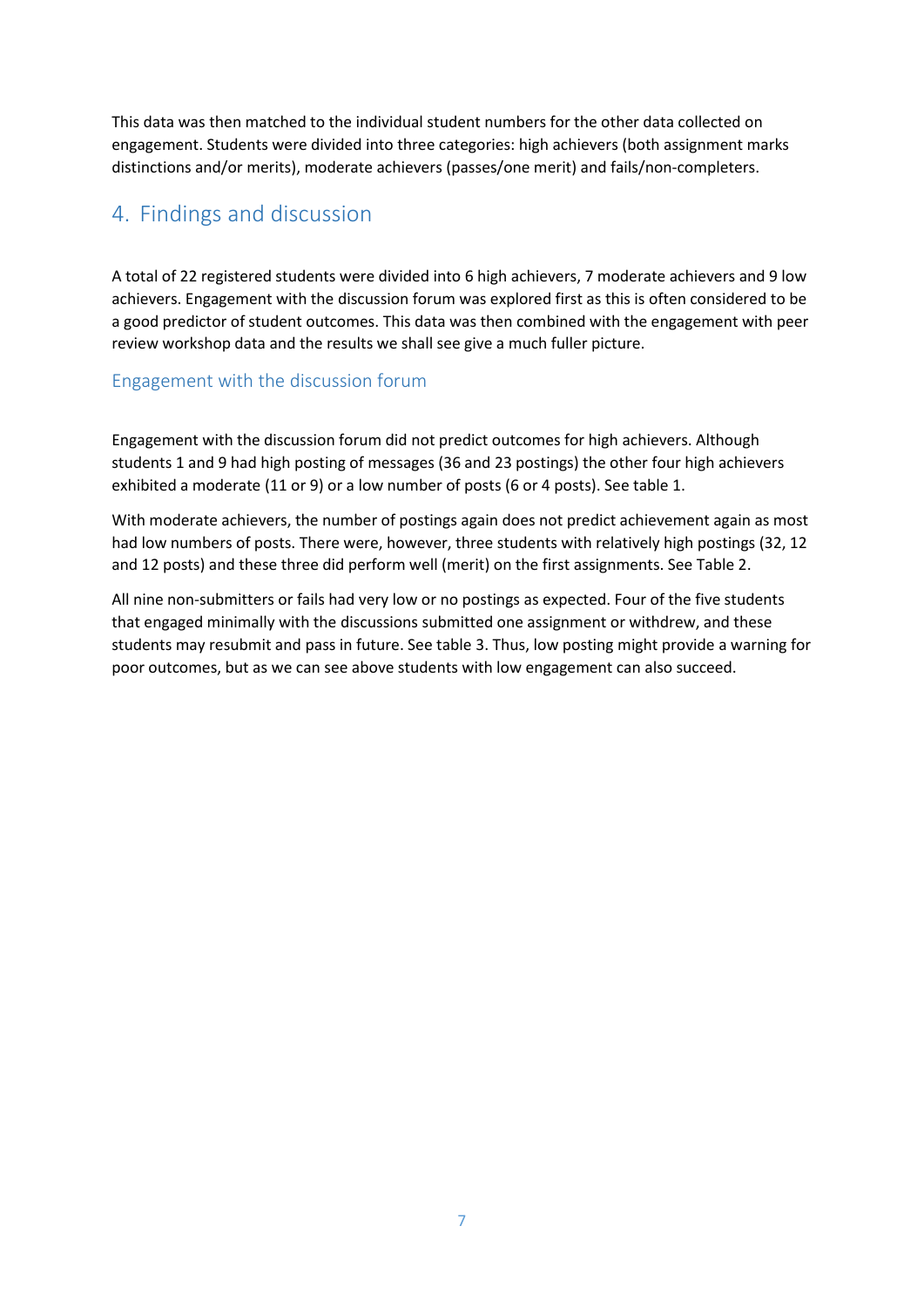Table 1 High achievers and engagement with the discussion forum n=6

| Student        |         | Discussion forum      | Assessment 1     | Assessment 2            | Summary of feedback for criterion 4       |
|----------------|---------|-----------------------|------------------|-------------------------|-------------------------------------------|
| number         |         | engagement no. of     | (14 submissions) | (15 submissions one not |                                           |
|                |         | quality knowledge     |                  | given mark)             |                                           |
|                |         | building posts (not   |                  |                         |                                           |
|                |         | social or practical   |                  |                         |                                           |
|                |         | arrangements)         |                  |                         |                                           |
| $\mathbf{1}$   | 36      |                       | distinction      | distinction             | Extensive, insightful and                 |
|                |         | Some very long and    |                  |                         | critical development of own ideas,        |
|                | complex |                       |                  |                         | values                                    |
|                |         |                       |                  |                         | and approaches in relation to             |
|                |         |                       |                  |                         | effectiveness in teaching practice        |
|                |         |                       |                  |                         | within their own discipline.              |
| $\overline{2}$ | 6       |                       | distinction      | distinction             | Development of own ideas, values and      |
|                |         |                       |                  |                         | approaches in developing effectiveness    |
|                |         |                       |                  |                         | in teaching practice                      |
| 4              | 4       |                       | merit            | merit                   | Engages critically in developing own      |
|                |         |                       |                  |                         | ideas, values and approaches in           |
|                |         |                       |                  |                         | relation to own teaching practice.        |
| 8              | 11      |                       |                  |                         | Some development                          |
|                |         |                       | merit            | merit                   |                                           |
| 9              |         | 23 Some quite lengthy |                  |                         | Development of ideas on teaching and      |
|                |         | and complex           | distinction      | merit                   | learning and the value of the module      |
|                |         |                       |                  |                         | but less well in relationship to teaching |
|                |         |                       |                  |                         | in the discipline                         |
| 14             | 9       |                       | merit            | merit                   | Good development on small group           |
|                |         |                       |                  |                         | teaching                                  |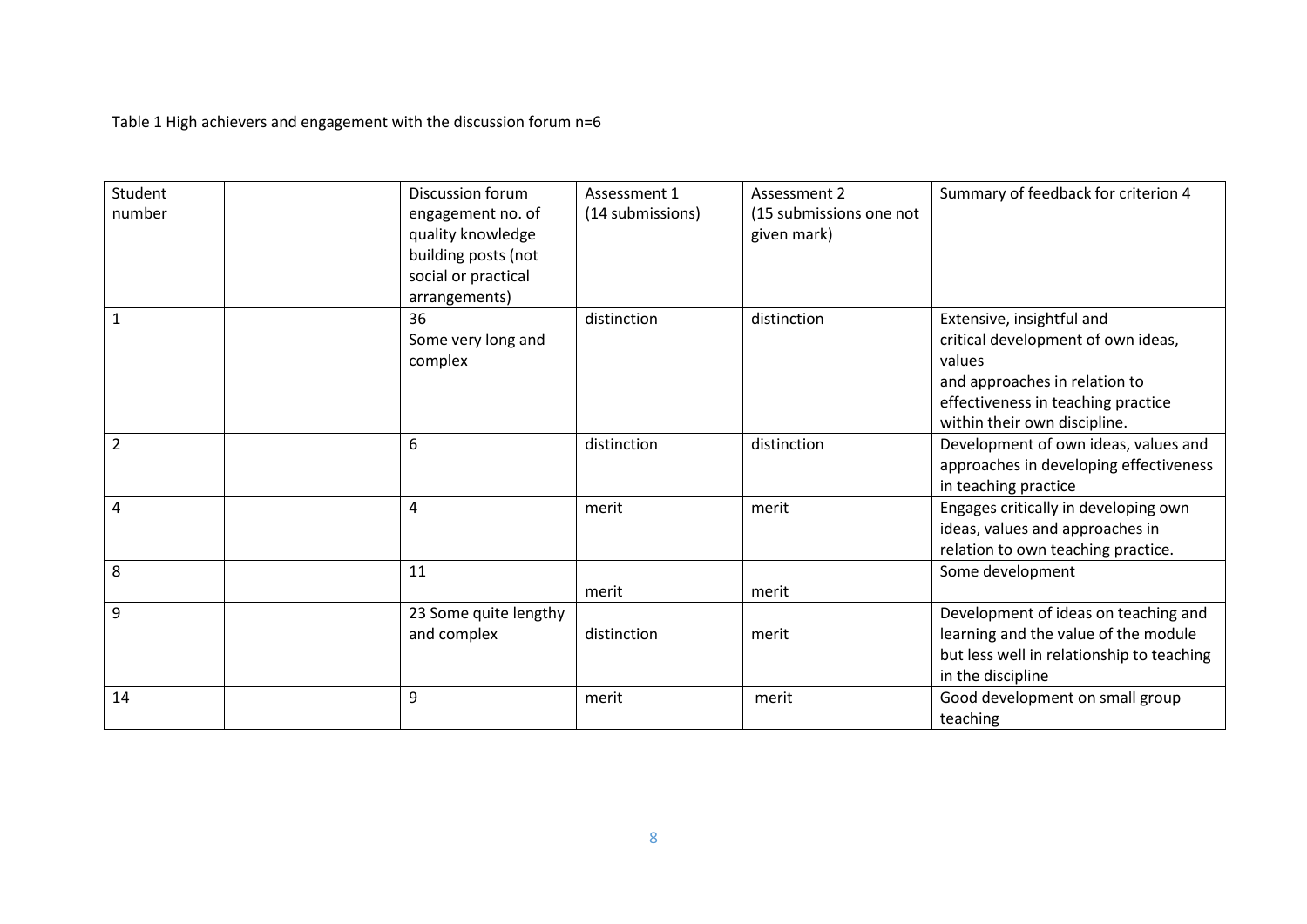Table 2 Moderate achievers and engagement with the discussion forum n=7

| Student | Discussion forum    | Assessment 1     | Assessment 2            | Summary of feedback for criterion 4                              |
|---------|---------------------|------------------|-------------------------|------------------------------------------------------------------|
| number  | engagement no. of   | (14 submissions) | (15 submissions one not |                                                                  |
|         | quality knowledge   |                  | given mark)             |                                                                  |
|         | building posts (not |                  |                         |                                                                  |
|         | social or practical |                  |                         |                                                                  |
|         | arrangements)       |                  |                         |                                                                  |
| 11      | 4                   |                  |                         | Uses learning gained from SLTA module and the learning           |
|         |                     | pass             | merit                   | experiences to develop own ideas, values                         |
|         |                     |                  |                         | and approaches                                                   |
| 12      |                     |                  |                         | No evidence linked to activities of the module to show how       |
|         |                     | pass             | pass                    | learning had an impact on the author's own development $-$ (no   |
|         |                     |                  |                         | appendix)                                                        |
| 15      |                     |                  |                         | No development of teaching in relation to the discipline         |
|         |                     | pass             | pass                    | Links to learning and own development using an appendix          |
|         |                     |                  |                         | could have improved the essay.                                   |
| 17      | 12                  |                  |                         | Demonstrates evidence of development of own ideas, values        |
|         |                     | merit            | pass                    | and approaches in relation to effectiveness in teaching practice |
|         |                     |                  |                         | within the discipline.                                           |
|         |                     |                  |                         | Lacks applying theory to practice                                |
| 19      | 32                  |                  |                         | Demonstrates knowledge gained in all aspects of teaching,        |
|         |                     | merit            | pass                    | learning, assessment referencing and practical application of    |
|         |                     |                  |                         | theory                                                           |
| 20      | $\mathbf{1}$        |                  |                         | Evidence to show developing understanding in theory and          |
|         |                     | pass             | pass                    | practice in teaching and learning lacks critique of literature   |
| 21      | 12                  |                  |                         | Evidence of development of ideas                                 |
|         |                     | merit            | pass                    |                                                                  |

\*Pass for both assignments or pass for one assignment and merit for one assignment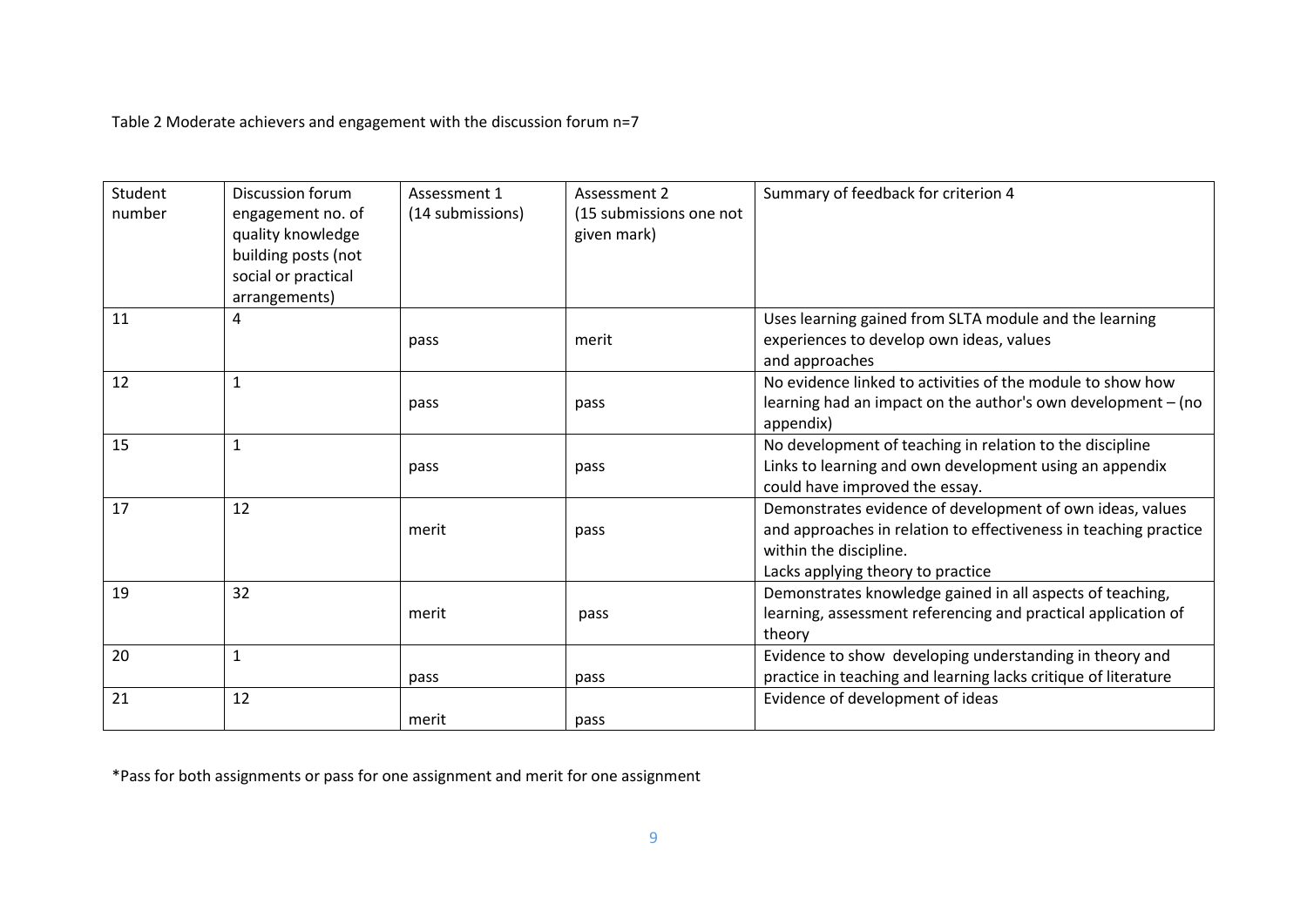Table 3 Non-completion/fail and engagement with the discussion forum n=9

| Student | Discussion forum    | Assessment 1     | Assessment 2             | Summary of feedback for criterion 4            |
|---------|---------------------|------------------|--------------------------|------------------------------------------------|
| number  | engagement no. of   | (14 submissions) | (15 submissions one not  |                                                |
|         | quality knowledge   |                  | given mark)              |                                                |
|         | building posts (not |                  |                          |                                                |
|         | social or practical |                  |                          |                                                |
|         | arrangements)       |                  |                          |                                                |
| 3       | 3                   | withdrew         |                          | N/A                                            |
| כ       | 0                   | No engagement    |                          | N/A                                            |
| 6       |                     | Did not submit   | pass                     | Evaluation of some of their own ideas, values  |
|         |                     |                  |                          | and approaches in relation to effectiveness in |
|         |                     |                  |                          | teaching practice                              |
|         |                     |                  |                          | within their own discipline                    |
|         | 0                   | No engagement    |                          | N/A                                            |
| 10      | 0                   | No engagement    |                          | N/A                                            |
| 13      | $\Omega$            | No engagement    | Plans to re-enrol on the | N/A                                            |
|         |                     |                  | module                   |                                                |
| 16      | 1                   |                  | Did not submit           | N/A                                            |
|         |                     | pass             |                          |                                                |
| 18      | 6                   | Did not submit   |                          | No evidence of progression and no appendices   |
|         |                     |                  | fail                     |                                                |
| 22      | 1                   | Did not submit   | Did not submit           |                                                |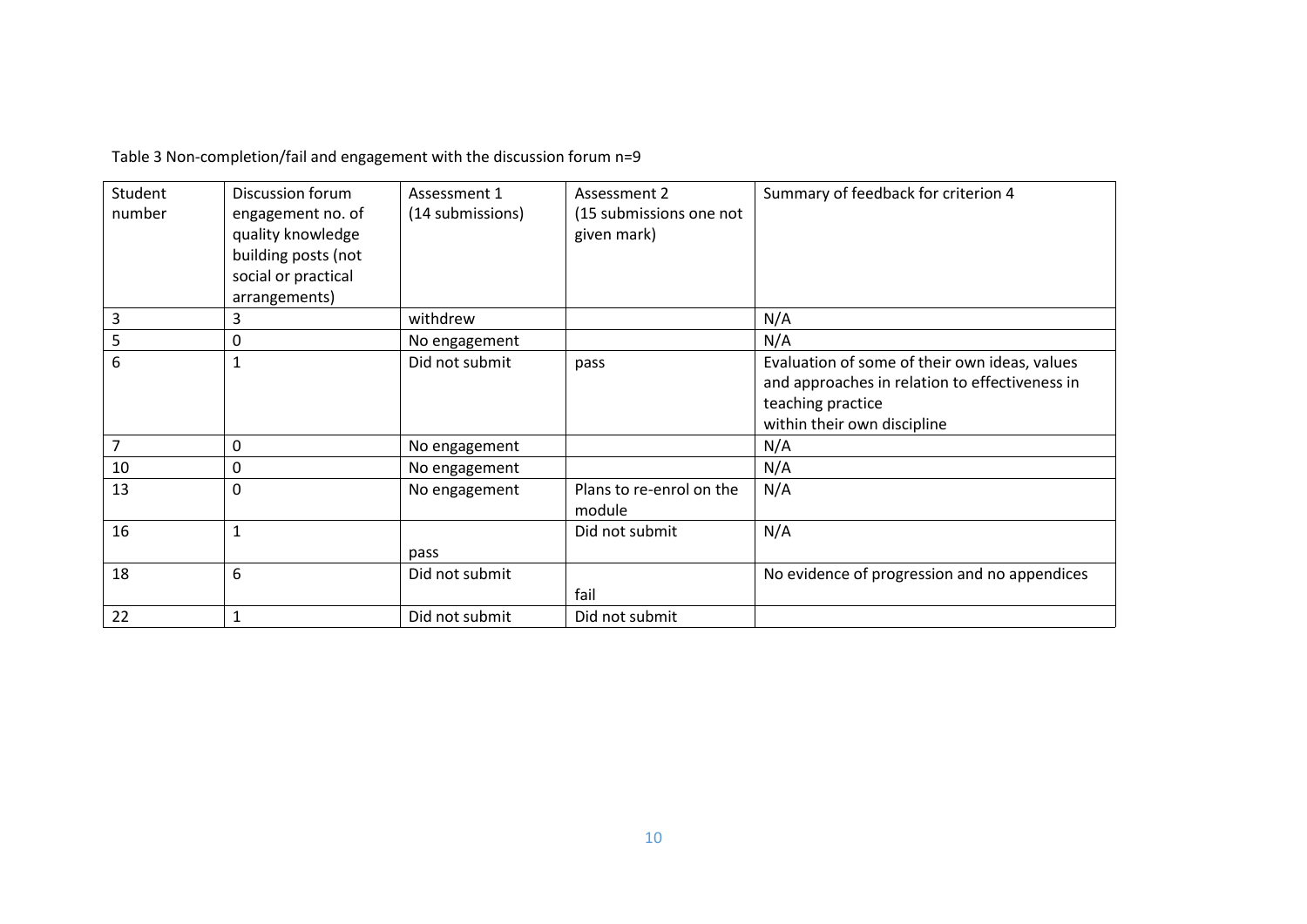#### <span id="page-11-0"></span>Engagement with peer review workshops

All the high achieving students except student 1 engaged with the peer review workshops and they mostly gave quality feedback to others. So, peer review seems to be a predictor of success (see table 4). However, the student who did not engage in peer review was prolific in posting and reflecting in the discussion forum. Two students who had quite low forum participation, but engaged with peer review and gave quality feedback, were also successful (students 2 and 4). This suggests that either discussion forum activity or participation in peer review can produce high performance.

In addition, the feedback participants received from the tutor for criterion 4 for the second assignment indicates that all these high achievers demonstrated development in their ideas throughout the module. The pedagogic design with an ipsative component was well understood by the high achievers and it seems likely that engaging in peer review and other reflective activity throughout the module helped students see how they are progressing.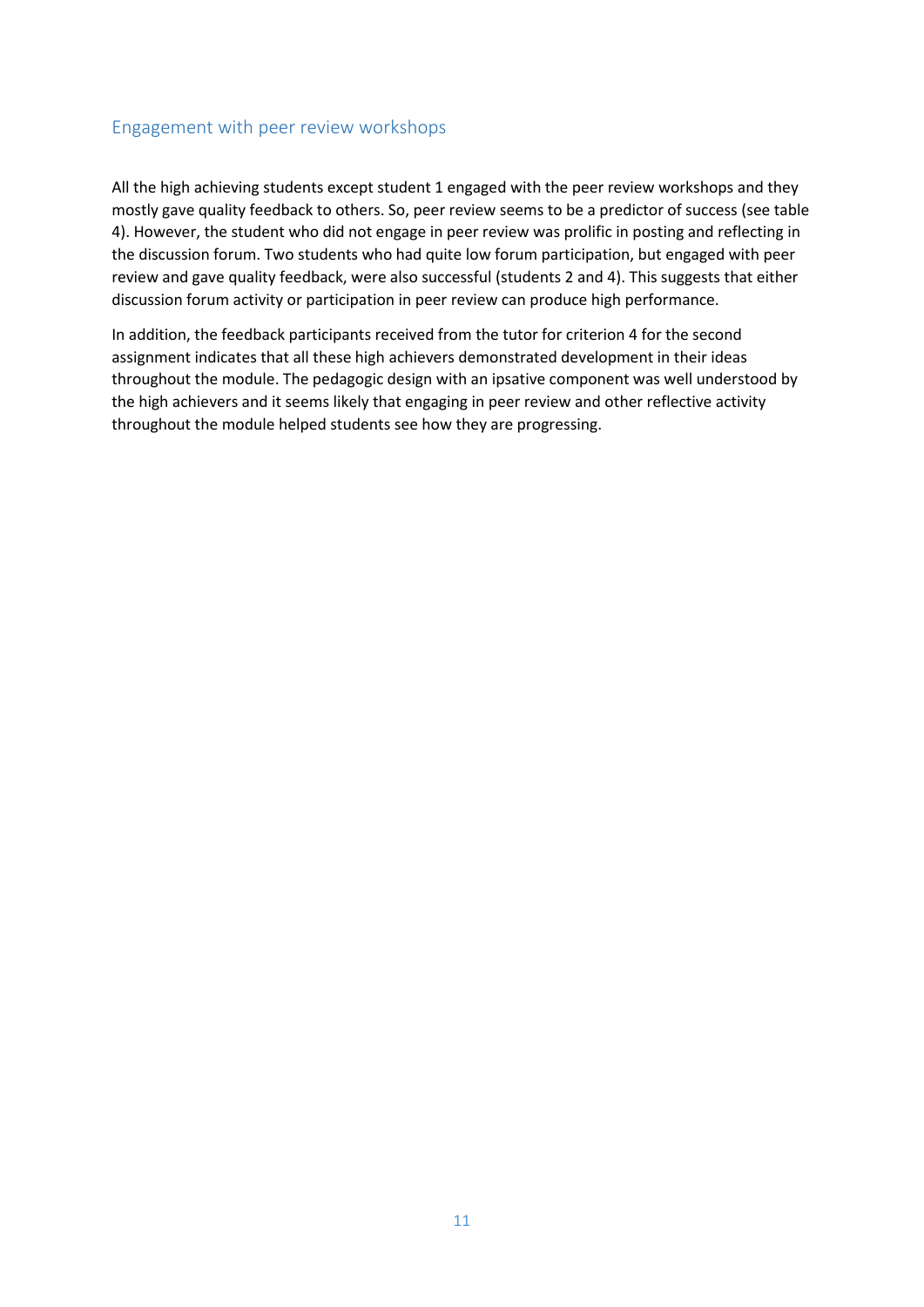Table 4 High achievers and engagement with both discussion and the peer review workshops

|                | Student<br>number | Discussion forum<br>engagement no. of<br>quality knowledge<br>building posts (not<br>social or practical<br>arrangements) | Engagement with<br><b>Peer Review</b><br>Workshops | Quality of feedback<br>to two peers from<br>workshop 2 (or 3 if<br>this is missing) using<br>criteria A-E | Assessment 1<br>(14 submissions) | Assessment<br>$\overline{2}$<br>(15)<br>submissions<br>one not<br>given mark) | Feedback for criterion 4                                                                                                                                                         |
|----------------|-------------------|---------------------------------------------------------------------------------------------------------------------------|----------------------------------------------------|-----------------------------------------------------------------------------------------------------------|----------------------------------|-------------------------------------------------------------------------------|----------------------------------------------------------------------------------------------------------------------------------------------------------------------------------|
| $\mathbf{1}$   |                   | 36<br>Some very long and<br>complex                                                                                       | Weak                                               | N/A                                                                                                       | distinction                      | distinction                                                                   | Extensive, insightful and<br>critical development of own<br>ideas, values and approaches in<br>relation to effectiveness in<br>teaching practice within their<br>own discipline. |
| $\overline{2}$ |                   | 6                                                                                                                         | Strong                                             | <b>ABCD</b><br>ABCDE                                                                                      | distinction                      | distinction                                                                   | Development of own ideas,<br>values and approaches in<br>developing effectiveness in<br>teaching practice                                                                        |
| 4              |                   | 4                                                                                                                         | Moderate                                           | <b>BCE</b><br>ABCDE                                                                                       | merit                            | merit                                                                         | Engages critically in developing<br>own ideas, values and<br>approaches in relation to own<br>teaching practice.                                                                 |
| 8              |                   | 11                                                                                                                        | Strong                                             | BC<br>$\mathsf{C}$                                                                                        | merit                            | merit                                                                         | Some development                                                                                                                                                                 |
| 9              |                   | 23 Some quite lengthy<br>and complex                                                                                      | Strong                                             | <b>ABCE</b><br><b>BCDE</b>                                                                                | Distinction                      | Merit                                                                         | Development of ideas on<br>teaching and learning and the<br>value of the module but less<br>well in relationship to teaching<br>in the discipline                                |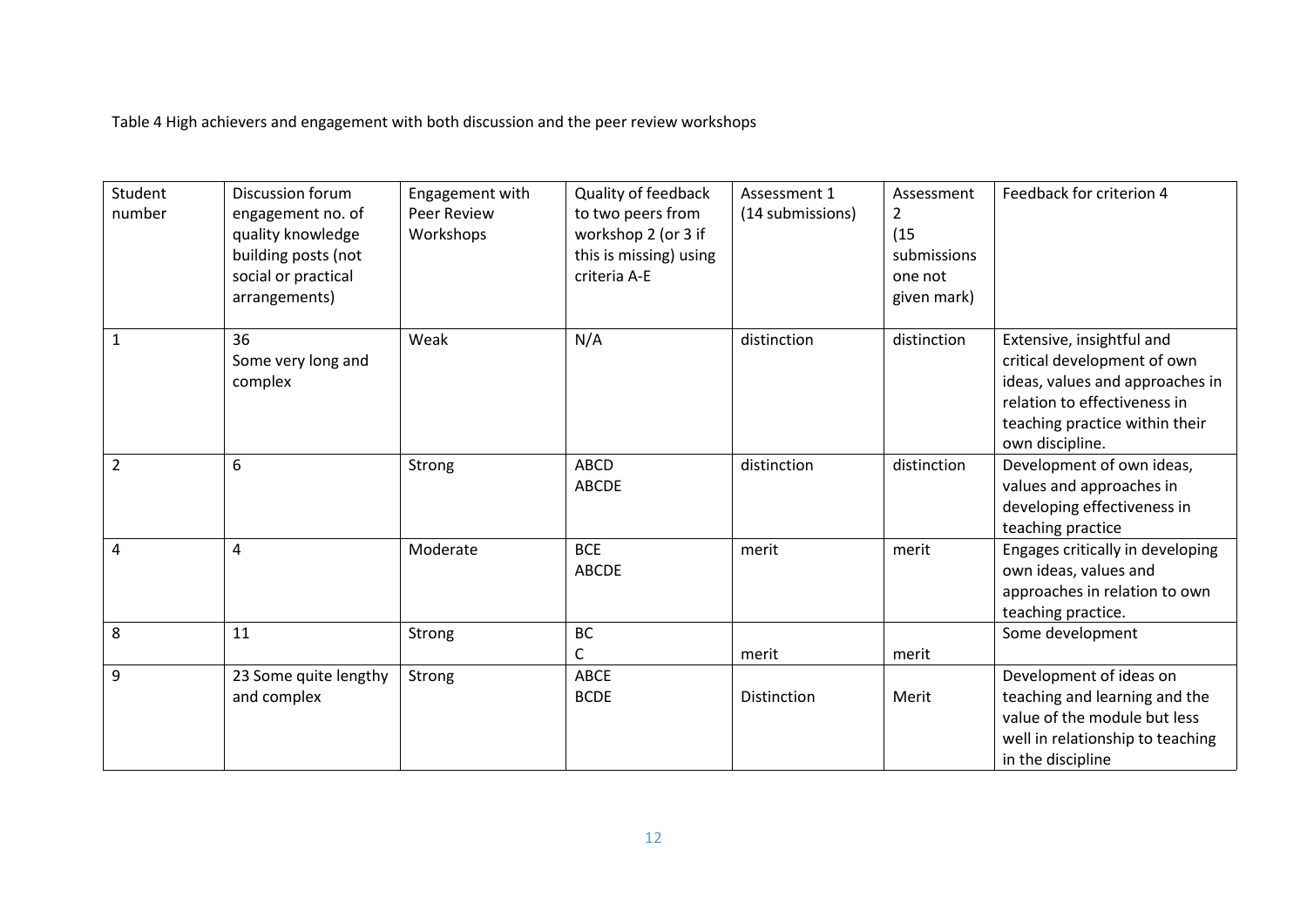| $\sim$ | Strong | <b>BCDE</b> | merit | merit | small<br>Good de'<br>. on<br>velopment |
|--------|--------|-------------|-------|-------|----------------------------------------|
|        |        | <b>ABCD</b> |       |       | group<br>rteaching<br>ר tea            |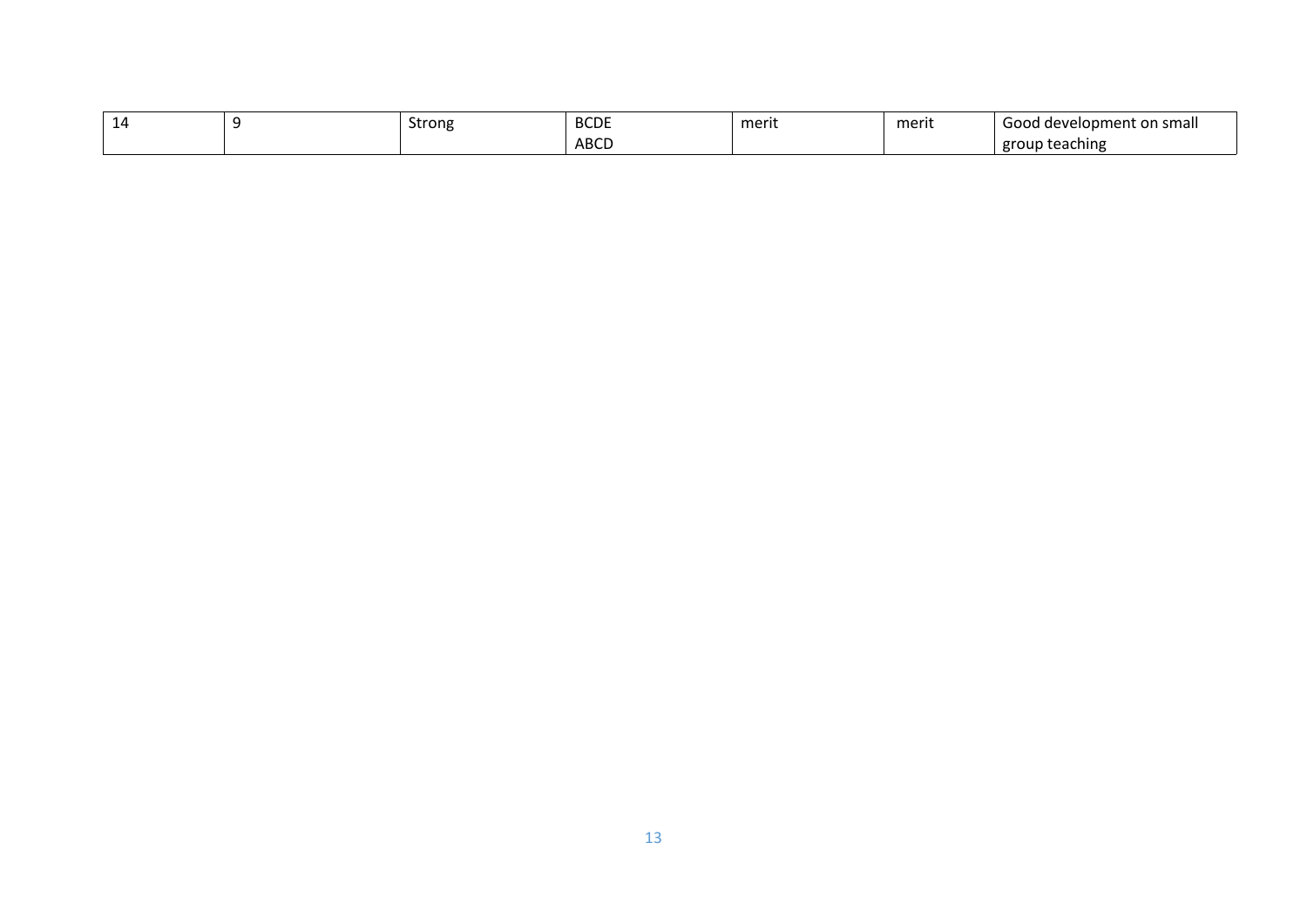A similar picture emerged for the moderately achieving students. All these students had a strong engagement with peer review workshop**s** (see table 5). This is in spite of low engagement with discussions for students 11, 12 15 and 20. As with the high achievers, the students with low forum posting but good engagement in the peer review succeeded. It seems that some form of engagement throughout the module leads to learning and peer review activity is more significant than posting in the discussion forum. Nevertheless, it does not matter which particular activity or combination of activities the student spends time on when there are alternative ways of learning online available. This is consistent with research that indicates that significant time spent on reading and writing tasks produces learning gain (Arum and Roska 2011).

Many of the students on this module viewed peer review as an essential part of their learning, unlike discussion forum activity which was treated as optional, and a quote from one student in the online discussion supports this:

I felt the Peer Review Workshop helped me the most. I felt by looking at the review that others gave me and comparing it to mine, I learnt more than I learnt in any other activity (student 19).

Although there is not much research on peer review in distance education, Madland and Richards (2016) also suggest that peer review is very beneficial. We might ask why these students treated discussion as non-compulsory yet did not view peer review as optional. The structure of the peer review workshop into a clear submission and peer review phase, and the management of the peer review online through allocating peer reviewers and recording when these had been completed, sends out a clear message that online managed peer review is important. It is presented as being on a par with formal summative assessment, and not an optional process for formative assessment, even though marks are not allocated.

It is also worth noting that two students (12 and 15) did not demonstrate development of their learning for the assessment criterion 4 and neither of these gave quality feedback to peers or engaged in discussion. As well as letting colleagues down by not giving feedback as expected (in some cases the tutor had to intervene and provide some feedback so these recipients were not disadvantaged), this pattern of receiving, but not giving, peer review could be a risky strategy for learning: these students only just passed. Nicol, Thomson and Breslin (2013) have proposed from their research that students who take note of assessment criteria and come to understand these through reviewing the work of peers develop self-regulation. It seems very possible that the students in this study who did not provide peer reviews did not have opportunities to develop as self-regulating learners who can articulate their own development throughout the module and meet the assessment criterion 4.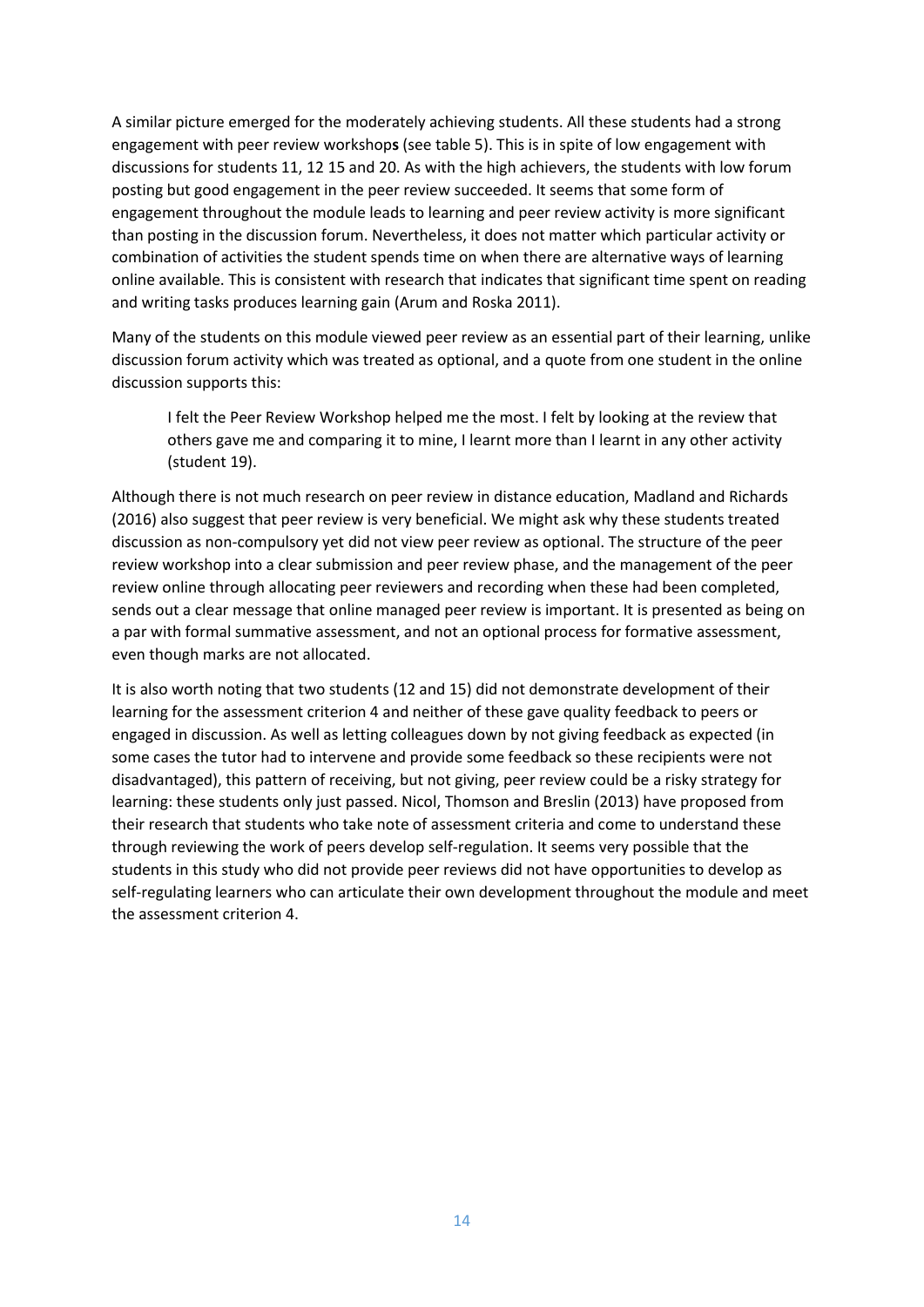Table 5 Moderate achievers and engagement with the peer review workshops

| Student<br>Discussion forum<br>Engagement with<br>number<br>Peer Review<br>posts | Quality of feedback to     | Assessment 1     | Assessment 2    | Feedback for criterion 4    |
|----------------------------------------------------------------------------------|----------------------------|------------------|-----------------|-----------------------------|
|                                                                                  |                            |                  |                 |                             |
|                                                                                  | two peers from             | (14 submissions) | (15 submissions |                             |
| Workshops                                                                        | workshop 2 (or 3 if this   |                  | one not given   |                             |
|                                                                                  | is missing) using criteria |                  | mark)           |                             |
|                                                                                  | $A-E$                      |                  |                 |                             |
| 11<br>4<br>Strong                                                                | No feedback given          |                  |                 | Uses learning gained        |
| B                                                                                |                            | pass             | merit           | from SLTA module and        |
|                                                                                  |                            |                  |                 | the learning experiences    |
|                                                                                  |                            |                  |                 | to develop own ideas,       |
|                                                                                  |                            |                  |                 | values and approaches       |
| BC<br>12<br>$\mathbf{1}$<br>Strong                                               |                            |                  |                 | No evidence linked to       |
| AB                                                                               |                            | pass             | pass            | activities of the module    |
|                                                                                  |                            |                  |                 | to show how learning had    |
|                                                                                  |                            |                  |                 | an impact on the author's   |
|                                                                                  |                            |                  |                 | own development - no        |
|                                                                                  |                            |                  |                 | appendix)                   |
| $\mathbf{1}$<br>15<br>Strong                                                     | Did not give peer          |                  |                 | No development of           |
|                                                                                  | feedback in workshop 2     | pass             | pass            | teaching in relation to the |
|                                                                                  | or <sub>3</sub>            |                  |                 | discipline.                 |
|                                                                                  |                            |                  |                 | Links to learning and own   |
|                                                                                  |                            |                  |                 | development using an        |
|                                                                                  |                            |                  |                 | appendix could have         |
|                                                                                  |                            |                  |                 | improved the essay.         |
| 12<br>17<br>Strong                                                               | <b>ABCDE</b>               |                  |                 | Demonstrates evidence       |
|                                                                                  | <b>BCDE</b>                | merit            | pass            | of development of own       |
|                                                                                  |                            |                  |                 | ideas, values and           |
|                                                                                  |                            |                  |                 | approaches in relation to   |
|                                                                                  |                            |                  |                 | effectiveness in teaching   |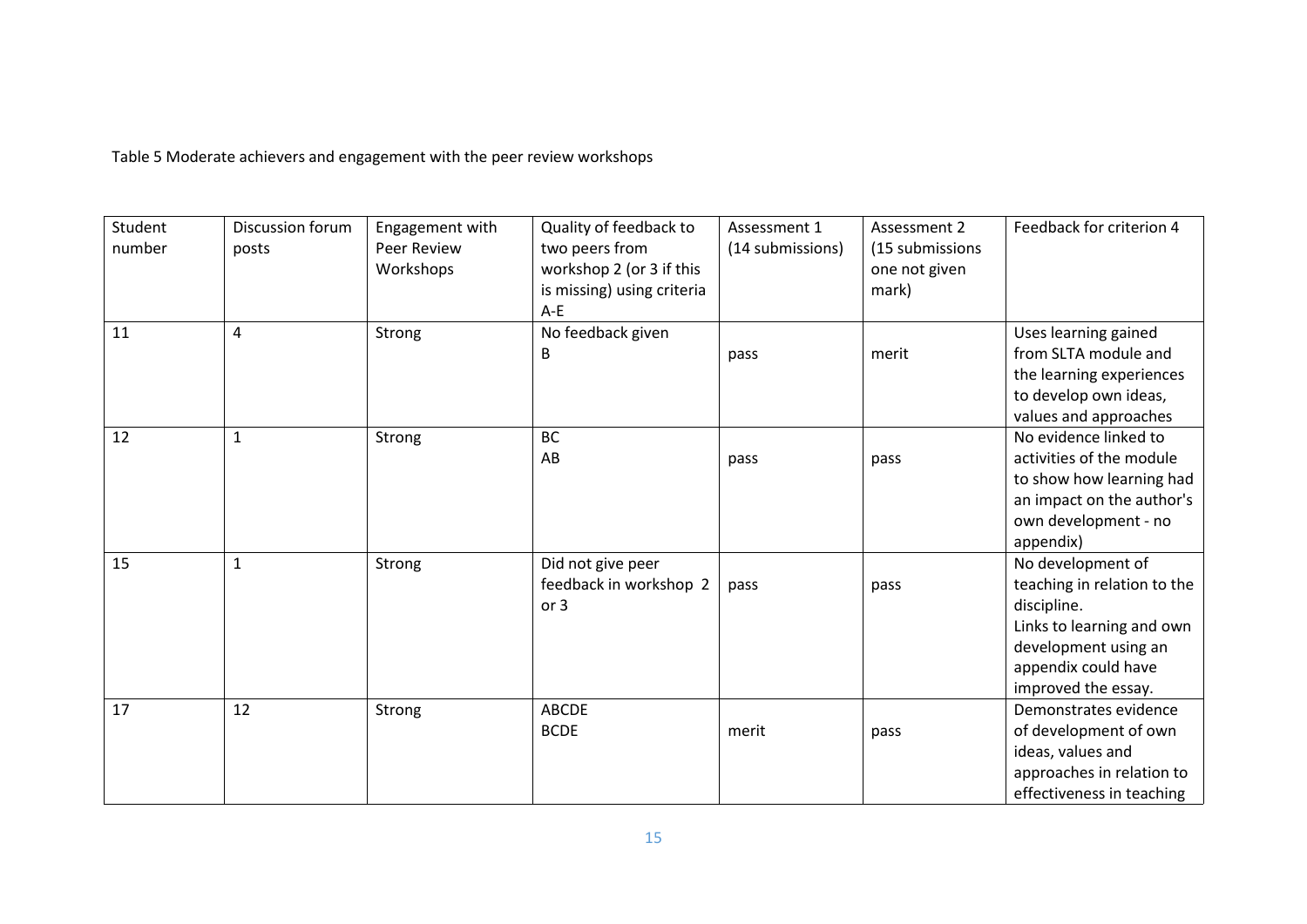|    |              |        |               |       |      | practice within the       |
|----|--------------|--------|---------------|-------|------|---------------------------|
|    |              |        |               |       |      | discipline.               |
|    |              |        |               |       |      | Lacks applying theory to  |
|    |              |        |               |       |      | practice                  |
| 19 | 32           | Strong | <b>BCD</b>    |       |      | Demonstrates knowledge    |
|    |              |        | ${\sf ABCDE}$ | merit | pass | gained in all aspects of  |
|    |              |        |               |       |      | teaching, learning,       |
|    |              |        |               |       |      | assessment referencing    |
|    |              |        |               |       |      | and practical application |
|    |              |        |               |       |      | of theory                 |
| 20 | $\mathbf{1}$ | Strong | <b>ABCDE</b>  |       |      | Evidence to show          |
|    |              |        | ${\sf ABCDE}$ | pass  | pass | developing                |
|    |              |        |               |       |      | understanding in theory   |
|    |              |        |               |       |      | and practice in teaching  |
| 21 | 12           | Strong | ABCDE         |       |      | Evidence of development   |
|    |              |        | ABCDE         | merit | pass | of ideas                  |
|    |              |        |               |       |      |                           |
|    |              |        |               |       |      |                           |
|    |              |        |               |       |      |                           |
|    |              |        |               |       |      |                           |
|    |              |        |               |       |      |                           |
|    |              |        |               |       |      |                           |
|    |              |        |               |       |      |                           |
|    |              |        |               |       |      |                           |
|    |              |        |               |       |      |                           |
|    |              |        |               |       |      |                           |
|    |              |        | 16            |       |      |                           |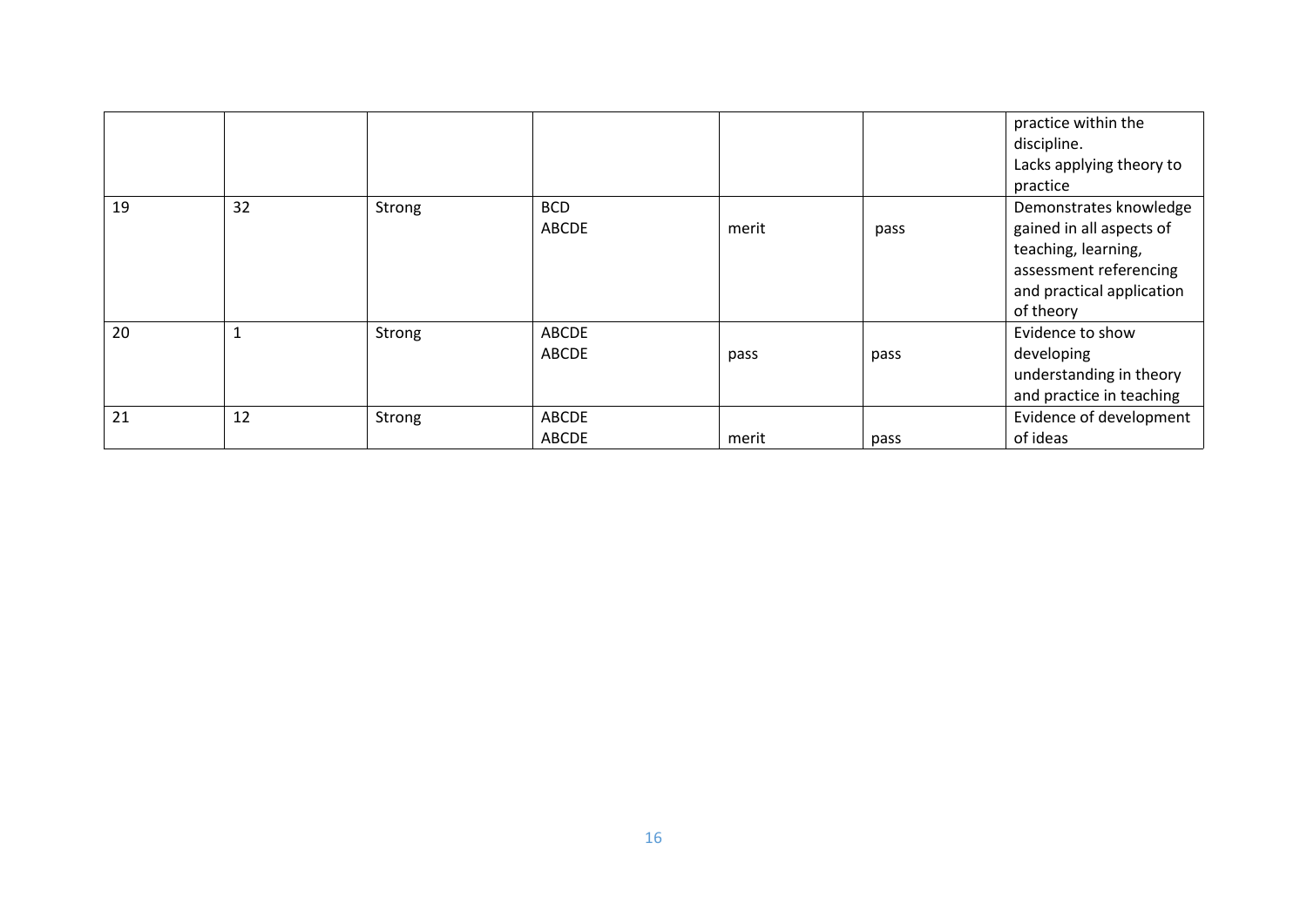Table 6 Non-completion and engagement with the peer review workshops

| Student<br>number<br>3<br>5 | Discussion forum<br>engagement no. of<br>quality knowledge<br>building posts (not<br>social or practical<br>arrangements)<br>3<br>0 | <b>Engagement with Peer</b><br>Review Workshops<br>Weak | Quality of feedback<br>to two peers from<br>workshop 2 (or 3 if<br>this is missing) using<br>criteria A-E | Assessment 1<br>(14 submissions)<br>Withdrew | Assessment 2<br>(15 submissions<br>one not given<br>mark) | Feedback for<br>criterion 4                                                                                                                                               |
|-----------------------------|-------------------------------------------------------------------------------------------------------------------------------------|---------------------------------------------------------|-----------------------------------------------------------------------------------------------------------|----------------------------------------------|-----------------------------------------------------------|---------------------------------------------------------------------------------------------------------------------------------------------------------------------------|
| 6                           | $\mathbf{1}$                                                                                                                        | No engagement<br>Moderate (early on)                    | Could not view first<br>feedback but looks<br>substantial as an<br>attachment<br>No feedback given        | No engagement<br>Did not submit              | pass                                                      | <b>Evaluation of some</b><br>of their own ideas,<br>values and<br>approaches in<br>relation to<br>effectiveness in<br>teaching practice<br>within their own<br>discipline |
| $\overline{7}$              | 0                                                                                                                                   | No engagement                                           |                                                                                                           | No engagement                                |                                                           |                                                                                                                                                                           |
| 10                          | 0                                                                                                                                   | No engagement                                           |                                                                                                           | No engagement                                |                                                           |                                                                                                                                                                           |
| 13                          | 0                                                                                                                                   | Moderate (early on)                                     | A<br>AB                                                                                                   | No engagement                                | Plans to re-enrol<br>on the module                        |                                                                                                                                                                           |
| 16                          | $\mathbf{1}$                                                                                                                        | Moderate (early on)                                     | <b>BC</b><br><b>CDE</b>                                                                                   | pass                                         | Did not submit                                            |                                                                                                                                                                           |
| 18                          | 6                                                                                                                                   | Moderate (early on)                                     | B<br>AB                                                                                                   | Did not submit                               | fail                                                      | No evidence of<br>progression and no<br>appendices                                                                                                                        |
| 22                          | 1                                                                                                                                   | Weak (early on)                                         |                                                                                                           | Did not submit                               | Did not submit                                            |                                                                                                                                                                           |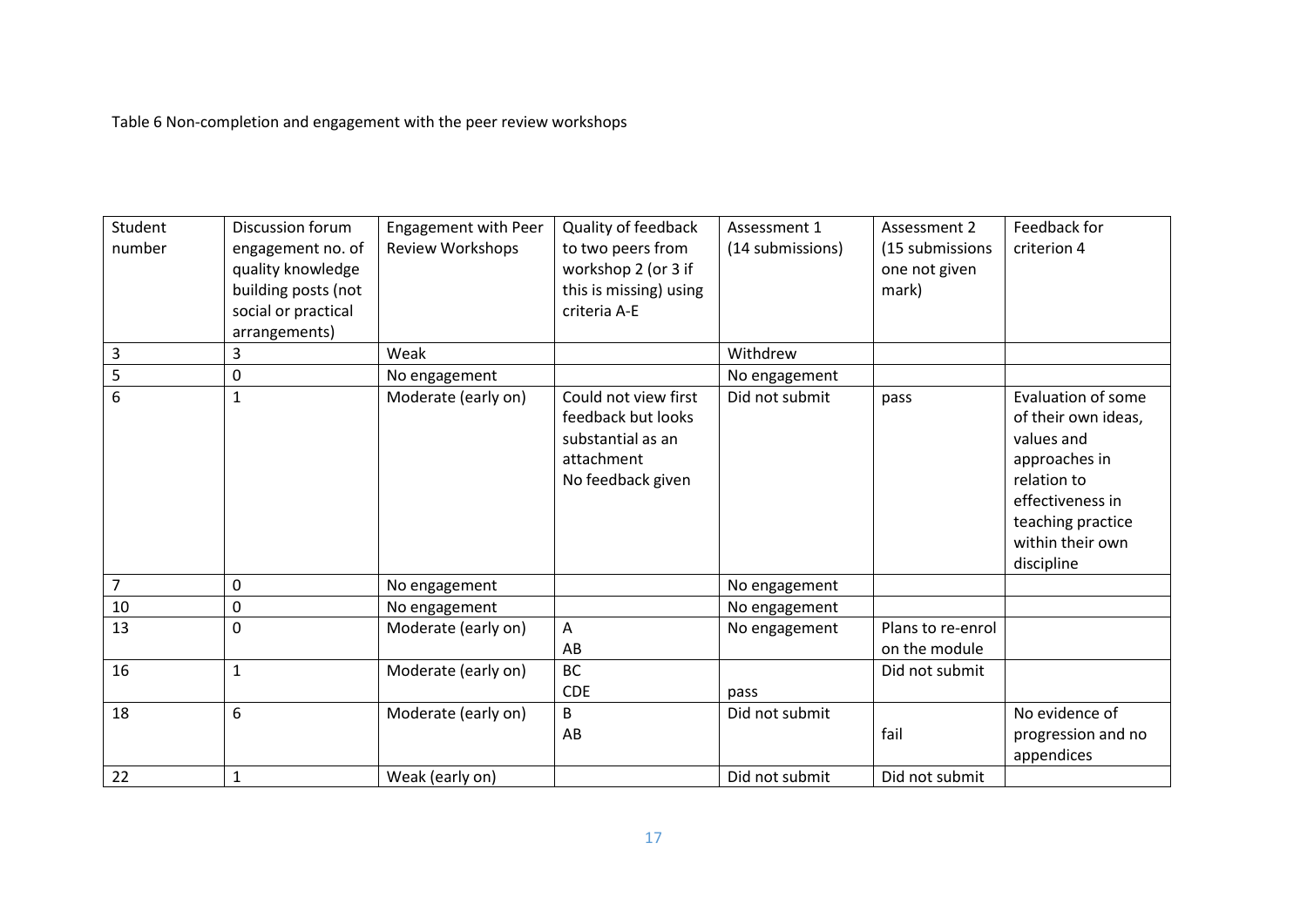There are two groups of students in the non-completion/fail group. One group consisted of those who did not engage in either the discussion or the peer review workshop and these non-starter students did not submit (students 5, 7 and 10). The remainder engaged to a weak or moderate extent with the early activities of peer review and 3 studentsin this group submitted one assignment (students 6, 16 and 18) and student 13 plans to re-enrol (see table 6).

Therefore, some early weak or moderate peer review activity is associated with partial completion of the assessment because of lack of sustained engagement. These students could possibly retake the module and complete the outstanding peer reviews or engage in discussion. Student 3 withdrew early explaining the lack of engagement and may have good reasons.

# <span id="page-18-0"></span>Characteristics of professional distance learners

The study has tentatively identified some characteristics of professional distance learners:

- **Independent**
- **Collegial**
- Collegial and independent
- Early drop off
- Non-starter

Independent learners may be highly active in discussion forums mainly posting their own ideas and self-critique but perhaps sometimes responding to feedback from others. They are motivated and successful but not interested in interacting with peers. By contrast, collegial learners are very responsive to peers, but this may or may not be through a discussion forum. This adds nuance to literature that suggests that engagement in discussion is a predictor of success (Romero et al. 2013). Other ways of offering advice and feedback, such as through peer review, can help these learners towards success without high message posting.

Learners can be both independent and collegial at different times and this might be a strong predictor of success as such learners both develop independent study skills and self-regulation of assessment from engaging with peers.

Another group of students appear to start the programme but drop off early and these learners either do not submit, or do not pass an assignment, as they have not finished the programme. A final group are non-starters who do not submit any assignments and appear to have little intention of completing the course or have been prevented from doing so by external circumstances.

### <span id="page-18-1"></span>Conclusion

This is a small-scale study and it needs to be reinforced with further research on other cohorts and other programmes using both learning analytics and personal data. Nevertheless, there are a number of conclusions arising from this evaluation that are worthy of further consideration.

1. Engagement with the discussion forum on learning content is not a very good predictor of completion and success except that unsurprisingly no engagement at all predicts non completion.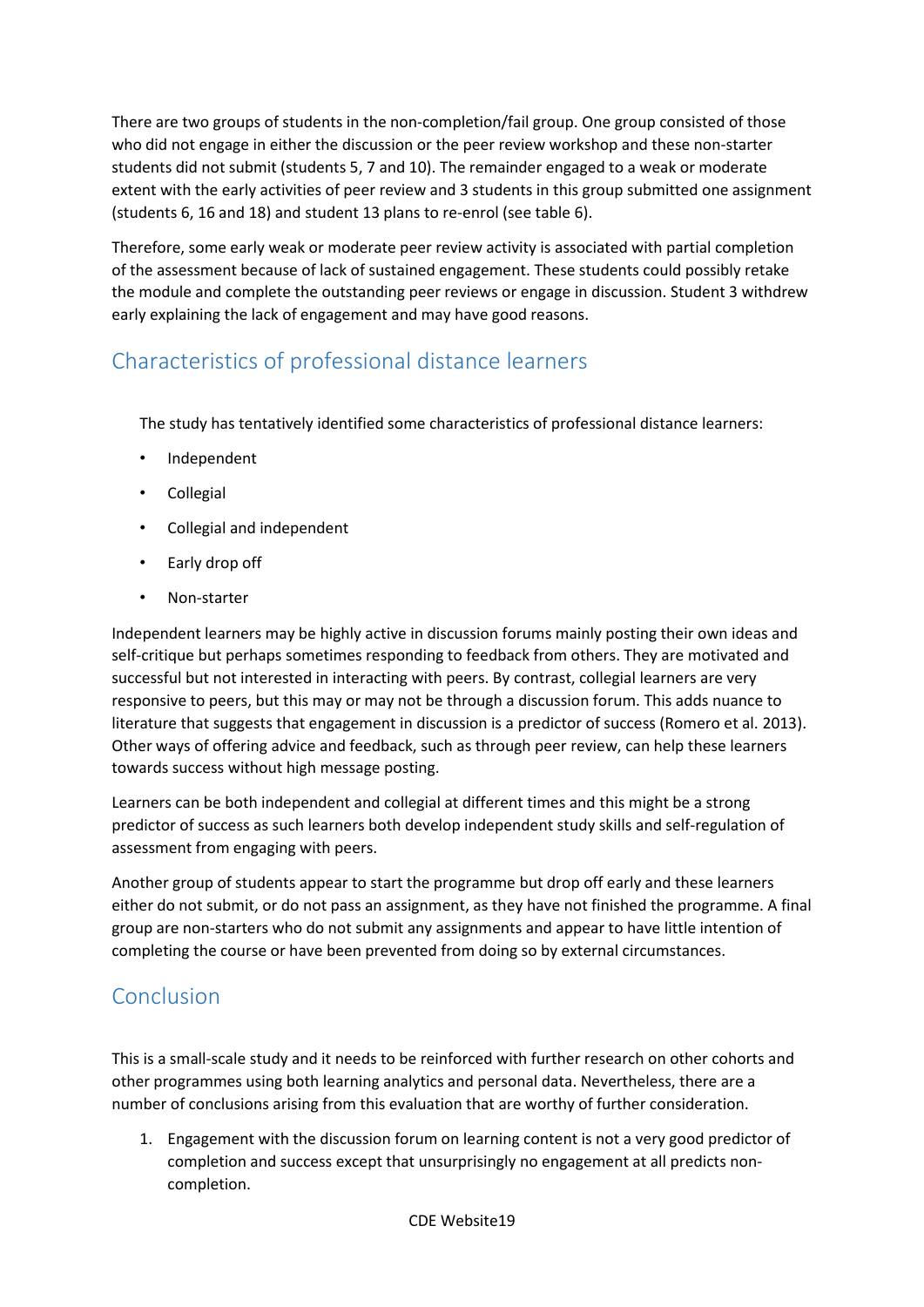- 2. Engagement in peer review, and especially giving feedback to peers, is a good predictor of success. Students who engaged moderately or well in the peer review were successful despite low discussion forum posting.
- 3. Different learners might use different tools for success either posting in the discussion forum or engagement in peer review. One student with weak engagement in peer review did perform exceptionally well. This student did use the discussion forum to a great extent for posting ideas and learning which may have resulted in the successful outcome. Thus, spending time on task in either the forum or the peer review was linked to high or moderate performance. Other learners seemed to prefer to engage with both activities and these students were also successful.
- 4. Students who gave peer reviews had positive feedback for the developmental criterion while those who did not provide reviews did not meet this criterion well. This could indicate a lack of understanding of the importance of reflection on progress and learning from viewing the work of others.
- 5. Peer review could be presented as a compulsory activity to ensure that learners try it and then see the benefits.

This study of an innovative online module suggests a number of avenues for tutor development in online learning to encourage retention of professional learners that might also apply to other distance learning programmes.

- Include a variety of online tools especially peer review activities that are time bound and well organised. This will encourage different learners to spend time on task.
- Reflection is cumulative and builds. Look for sustained engagement/disengagement beyond the first few sessions to predict success and warn for non-completion/failure.
- Design assessment that includes criteria for developmental progress (ipsative component) as well as outcomes criteria. Such assessment needs to be supported by peer review and early tutor feedback to develop student self-regulation.

# <span id="page-19-0"></span>References

Arum, R & Roksa, J. (2011) *Academically adrift: limited learning on college campuses* (Chicago, London: University of Chicago Press).

Boud, D. (1995) *Enhancing Learning through Self- Assessment* (London: Kogan Page).

Black, P. & Wiliam D. (2009) Developing the theory of formative assessment, *Educational Assessment, Evaluation and Accountability* 21: 5-31.

Doig & Steve Hogg, (2013), Engaging Distance and Blended Learners Online, in Charles Wankel, Patrick Blessinger (eds.) *Increasing Student Engagement and Retention in e-learning Environments: Web 2.0 and Blended Learning Technologies* Emerald Group Publishing Limited

Hattie, J. & Timperley, H. (2007) The Powerof Feedback, *Review of Educational Research*, 77 (1): 81- 112.

Hughes. G. (Ed.) (2017) *Ipsative Assessment and Personal Learning Gain: Exploring internationalcase studies* (Basingstoke: Palgrave Macmillan).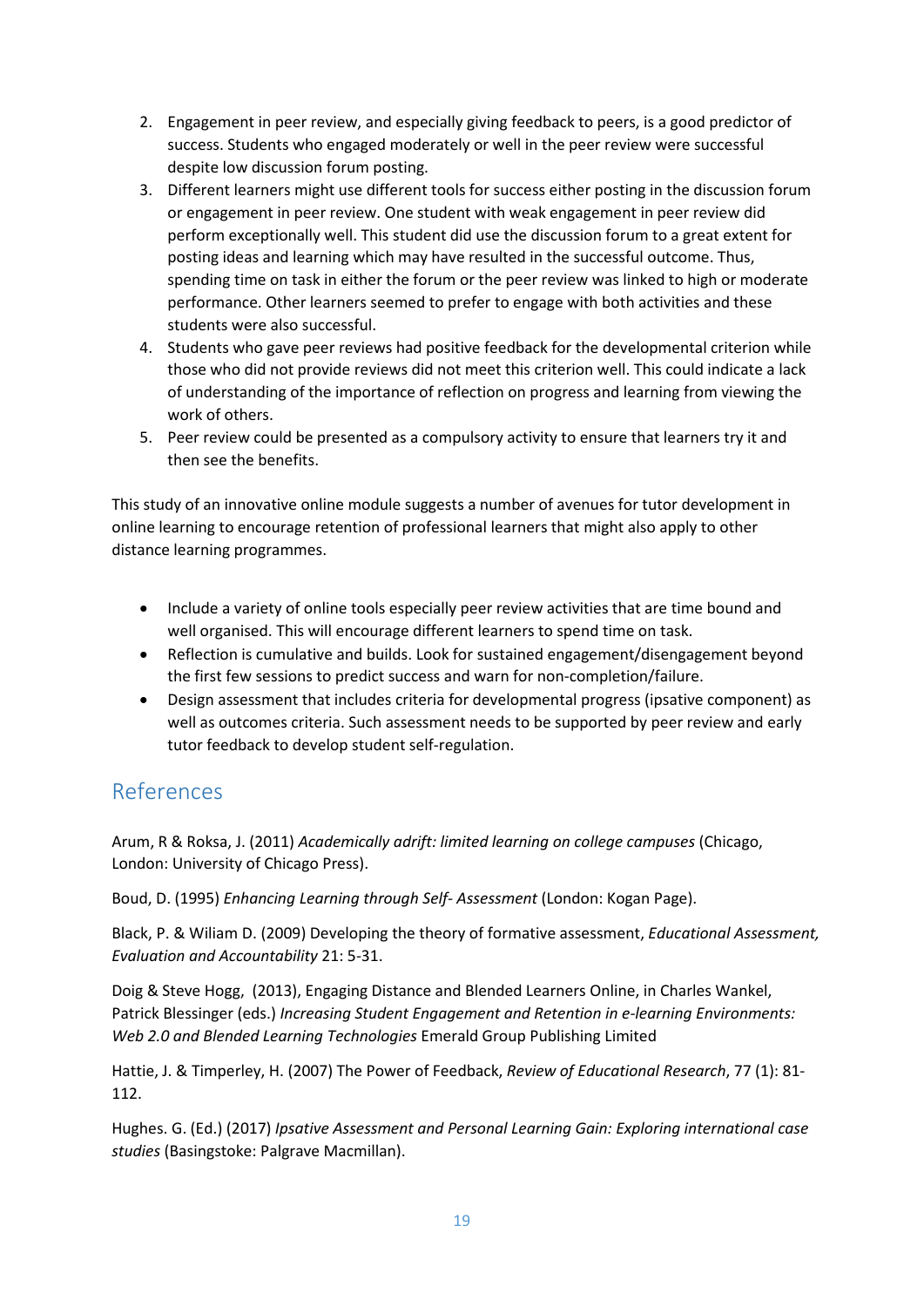Hughes, G. (2014) *Ipsative Assessment: Motivation through marking progress* (Basingstoke: Palgrave Macmillan).

Hughes, G. (2010) Identity and belonging in social learning groups: the value of distinguishing the social, operational and knowledge-related dimensions, *British Educational Research Journal*, 36 (1): 47- 63.

Hughes, G. (2009) Talking to oneself: using autobiographical internal dialogue to critique everyday and professional practice. *Reflective Practice*, 10(4): 451- 463.

Macdonald, J. (2001) Exploiting Online Interactivity to Enhance Assignment Development. *Open Learning: The Journal of Open, Distance and e-Learning,* 16 (2): 179-189.

Madland, C, and Richards, G. (2016) Enhancing Student-Student Online Interaction: Exploring the Study Buddy Peer Review Activity. *The International Review of research in Open and Distributed Learning*, 17(3). Online at http://www.irrodl.org/index.php/irrodl/article/view/2179

Molloy, E, & Boud, D. (2013) 'Changing conceptions of feedback' in D. Boud & E. Molloy (eds.) *Feedback in Higher and Professional Education: Understanding it and doing it well* (London: Routledge) pp. 11-23.

Nicol, D. & Macfarlane - Dick, D. (2006) Formative assessment and self-regulated learning: a model and seven principles of good feedback practice. *Studies in Higher Education* 31(2): 199-218.

Nicol, D., Thomson, A. & Breslin, C. (2013) Rethinking feedback in higher education: a peer review perspective, *Assessment and Evaluation in Higher Education*, 39 (1): 102-122.

Romero, C., López, M., Luna, J.M. and Ventura, S. (2013) Predicting students' final performance from participation in on-line discussion forums *Computers & Education*, Vol.68 :458-472.

Schön, D. (1991) *The Reflective Practitioner: How Professionals Think in Action*, 2nd edn (Aldershot: Arena Ashgate).

Thuranira-McKeever, C. and Gregson, J. (2018) *Impact of track C on the student experience engagement with online tools* The Centre for Distance Education (CDE), University of London